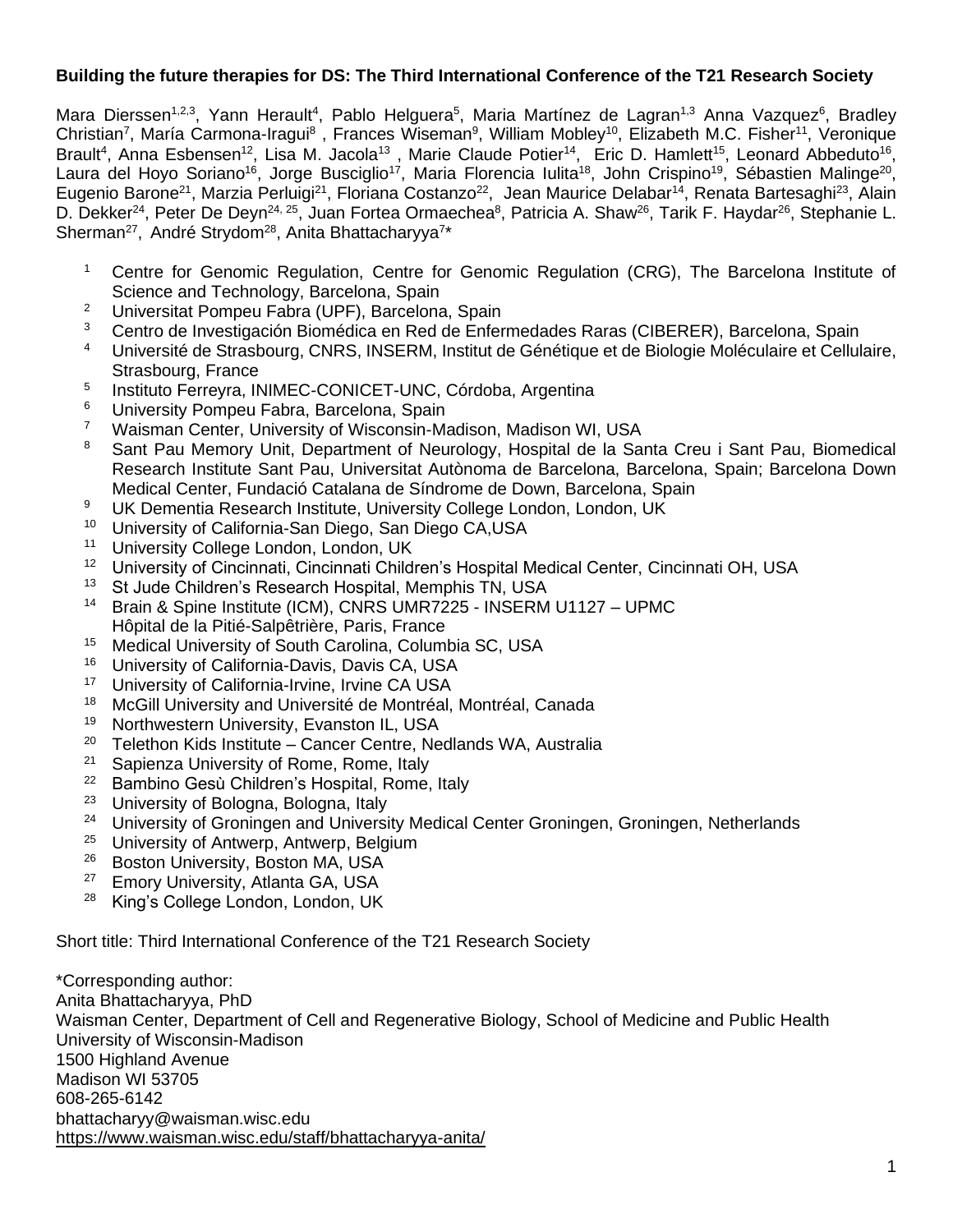Keywords: Down syndrome, Intellectual disability, Language impairment, Mouse models, Neurodevelopmental disorders, Alzheimer's disease, Biomarkers, T21 Research Society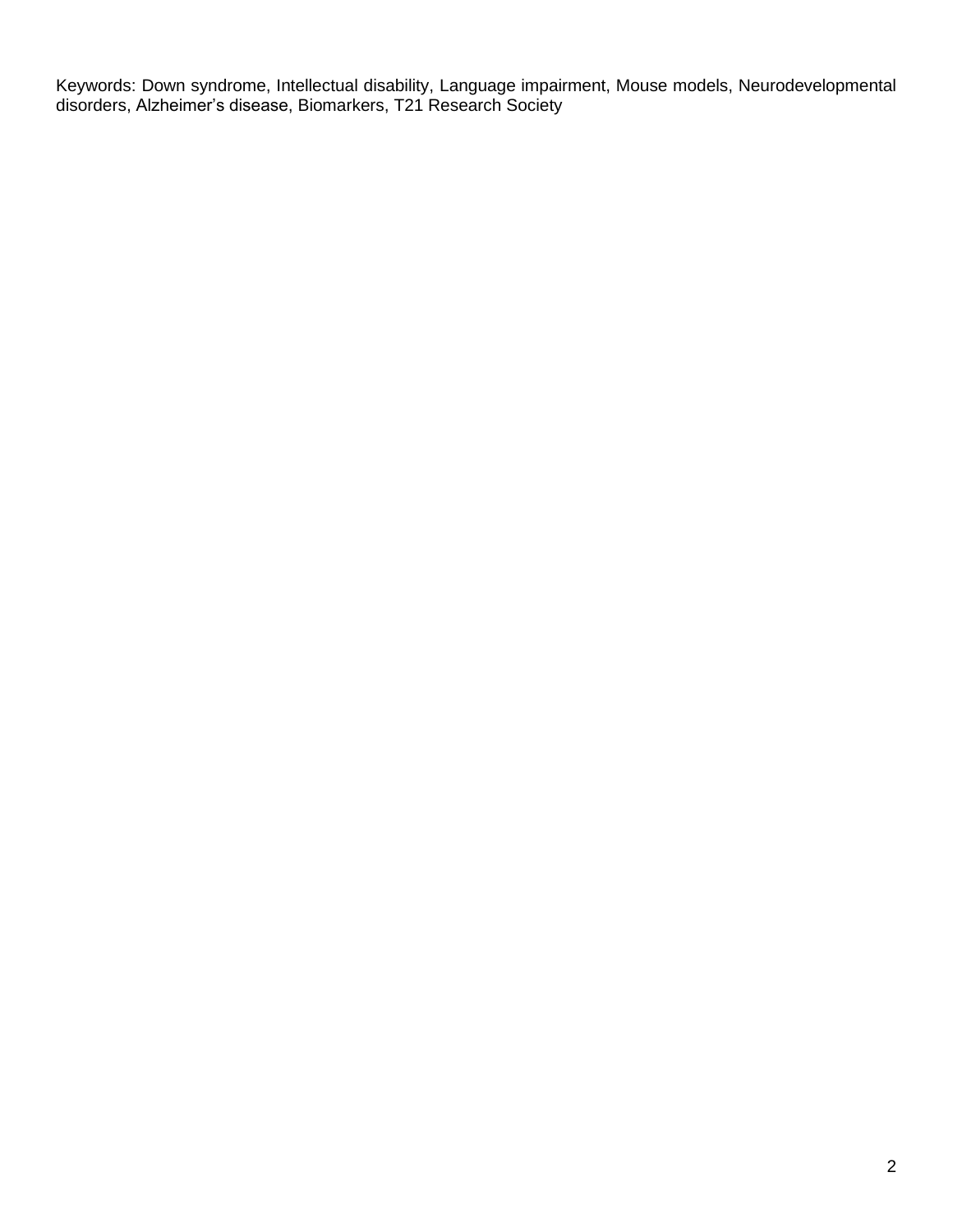**ABSTRACT** Research focused on Down syndrome has increased in the last several years to advance understanding of the consequences of trisomy 21 (T21) on molecular and cellular processes and, ultimately, on individuals with Down syndrome. The Trisomy 21 Research Society (T21RS) is the premier scientific organization for researchers and clinicians studying Down syndrome. The Third International Conference of T21RS, held June 6-9, 2019, in Barcelona, Spain, brought together 429 scientists, families, and industry representatives to investigate underlying cellular and molecular mechanisms of T21, define cognitive and language challenges and better understand co-morbidities associated with Down syndrome, including Alzheimer's disease and leukemia. Presentation of cutting-edge results in neuroscience, neurology, model systems, psychology, cancer, biomarkers and molecular and pharmacological therapeutic approaches demonstrate the compelling interest and continuing advancement in all aspects of understanding and ameliorating conditions associated with T21.

Trisomy 21 (T21) causes Down syndrome (DS), the most common genetic cause of intellectual disability and the most recognized genetic syndrome. Individuals with DS and their families face significant health challenges. Scientific discoveries at the basic, preclinical and clinical levels are necessary to improve development and health of individuals with DS. In addition, research focused on DS can benefit typical individuals at risk for co-morbidities associated with DS.

The T21 Research Society (T21RS) was founded in 2014 to stimulate and facilitate preclinical and clinical DS research, support education and training for young researchers and promote interaction between scientists, people with DS and their families. Biennial conferences are devoted to advancing both basic and clinical science in DS and provide a venue for presentation of exciting and innovative research on the varied impacts of DS. The Third International Conference of T21RS was held June 6-9, 2019 at Cosmo-Caixa in Barcelona, Spain. Building on the success of previous conferences in Paris and Chicago (Delabar et al. 2016; Reeves et al. 2019), the meeting engaged new researchers to DS field and promoted collaboration with current researchers. 429 scientists, families, and industry representatives from around the world attended with 167 posters presented and 65 chosen for short talks. The meeting included 4 plenary lectures, 3 satellite symposia, 14 symposia, 1 Industry session, 1 Education Committee Session, 6 pre-meeting workshops, and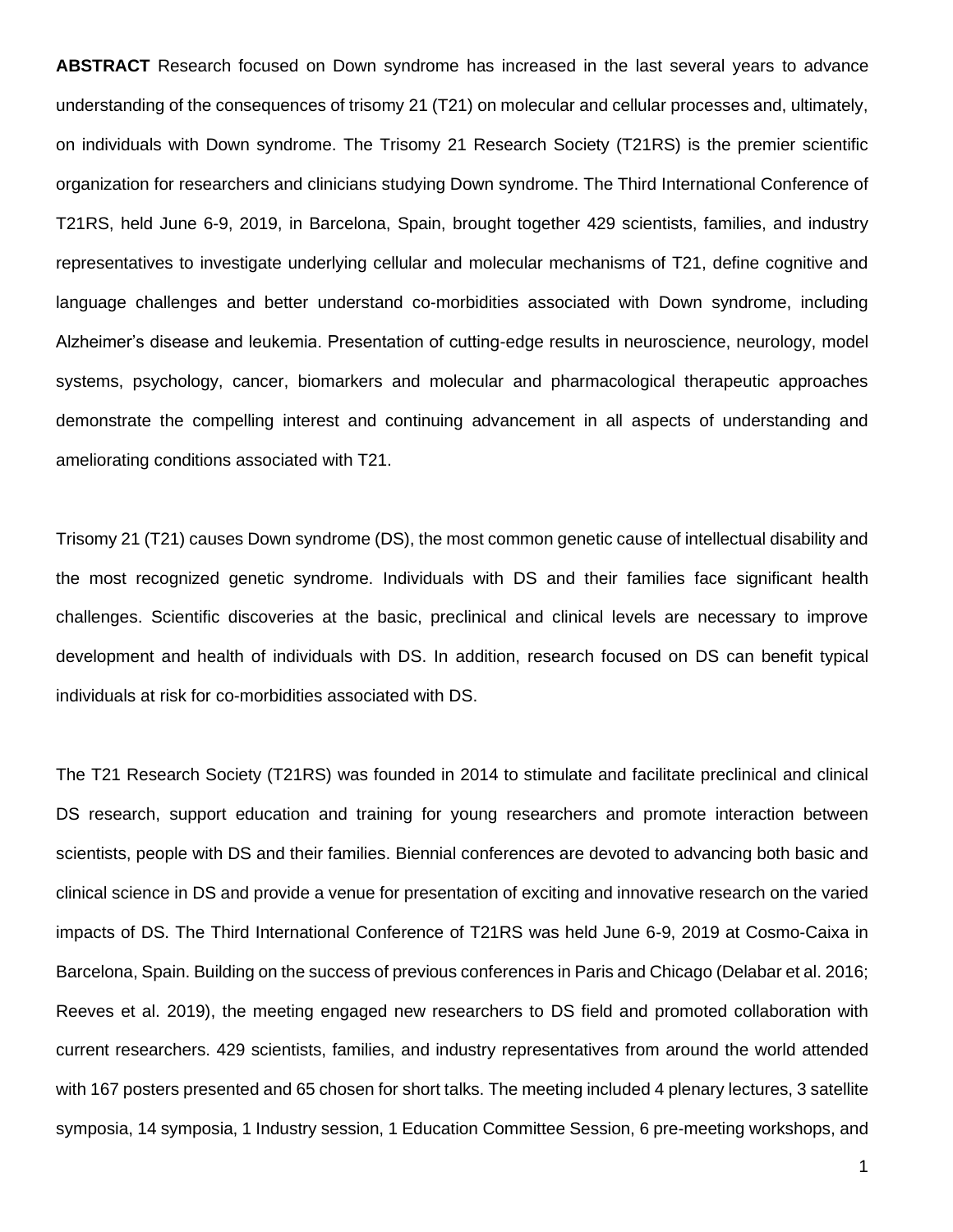a tour of the Barcelona Biomedical Research Park. A program for families, the Science & Society Symposium and a Social Program complemented the research presentations.

## **Human chromosome 21 and human brain development**

In the Lejeune Plenary Lecture, Stylianos Antonarakis (Switzerland) gave a historical perspective on human chromosome 21 (Hsa21) genes and their causative relationship to the characteristics of DS individuals. By comparing the transcriptional kinetics of a gene triplicated with T21, he showed that the presence of a doubled allele in trisomic cells leads to increased monoallelic expression compared to diploid cells, and more simultaneous activation of gene expression compared to diploid controls (Stamoulis et al. 2019). These data support a deeper understanding of the causative links between altered gene expression and phenotypes in T21. Dr. Antonarakis was presented the Montserrat Trueta Outstanding Career Award to recognize his dedication to understanding the genetics of Hsa21 and DS.

Nereo Kalebic (Germany) gave the EMBO Plenary Lecture and discussed human-specific genes, neural stem cell amplification, and neocortical expansion in development and human evolution. He presented data showing neocortical expansion in humans compared to other species is due to increased proliferation of basal progenitors and identified human membrane-bound palmdelphin as a factor mediating progenitor expansion (Kalebic et al. 2019). These results have implications for cortical development in DS, where progenitor neural proliferation and expansion is reduced.

#### **Models to study DS**

The meeting included a "Mouse Master Class" workshop organized by the T21RS Preclinical Committee and presentations of findings using established mouse models and the introduction of new, innovative mouse models to the T21RS community that are likely to be widely used. Further, the establishment of human induced pluripotent stem cells (iPSCs) from somatic cells of DS individuals enables elucidation of human specific cellular and molecular characteristics underlying T21.

*Investigating DS phenotypes and mechanisms through comprehensive mouse modeling*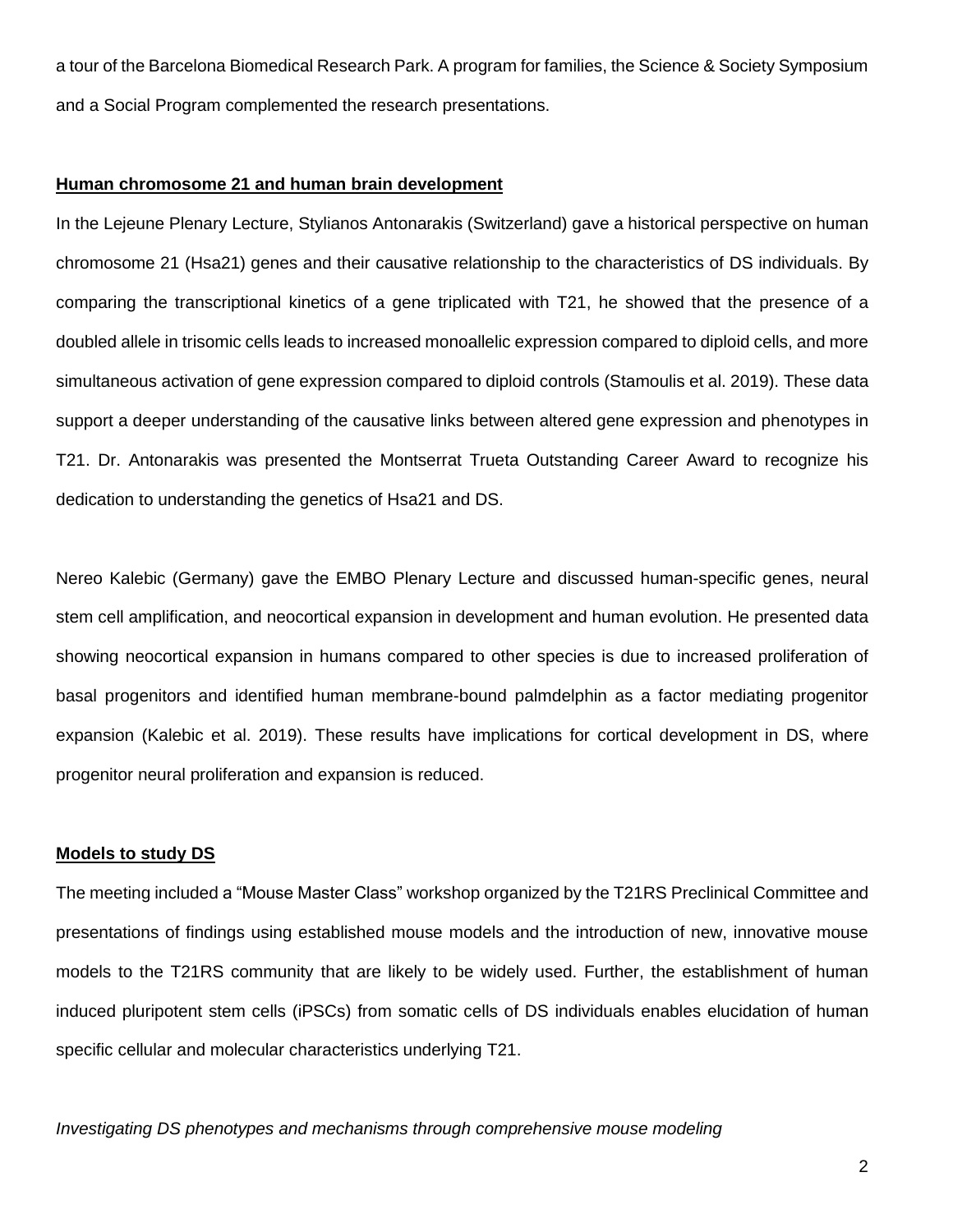The Ts65Dn model, due to its strong cognitive phenotypes and easy accessibility, has been the most widely used DS model for phenotypic analyses and testing of potential therapeutics. However, overexpression of additional triplicated genes likely contribute to the phenotypes of Ts65Dn mice.

To address this problem, Yann Herault (France) presented the Ts66Yah mouse model which does not carry the trisomy of the centromeric Mmu17 region and recapitulates many behavioral phenotypes observed in the Ts65Dn model. Gene expression analysis of Ts66Yah compared to the Ts65Dn hippocampus revealed that the Ts66Yah hippocampus has several dysfunctional pathways compared to controls including some pathways similarly dysregulated in the Ts65Dn hippocampus, as well as distinct differences between the two strains.

Roger Reeves (USA) described a mouse model created with Drs. Yasuhiro Kazuki and Mistuo Oshimura using a mouse artificial chromosome containing most of the long arm of Hsa21 (MAC21). The MAC21 model is not mosaic and has similar gene expression, protein expression, and a number of phenotypes present in other mouse models of DS, validating the model for studies relevant to DS (Kazuki et al. 2020). Interpretation of results from mouse models over-expressing human instead of mouse genes and the strengths and weaknesses of different model systems were discussed.

Randall Roper (USA) discussed modelling of skeletal abnormalities and comparison of several DS mouse models with differing trisomic content that revealed different trisomic genes and/or regions may exacerbate or improve bone mineral density, skeletal structure, stature and craniofacial skeletal phenotypes associated with DS and lead to the sexual dimorphism seen in DS. Understanding the gene-phenotype relationship in DS mouse models may be used to decrease fracture risk and design specific treatments to improve skeletal deficits in individuals with DS and other individuals with skeletal abnormalities.

Veronique Brault (France) showed correlation of *DYRK1A* overexpression was cognitive deficits. *Dyrk1a* plays a crucial role in the perturbation of the excitation/inhibition (E/I) balance that leads to the deficit in synaptic transmission and memory. Using a conditional knockout allele of *Dyrk1a* crossed with the Tg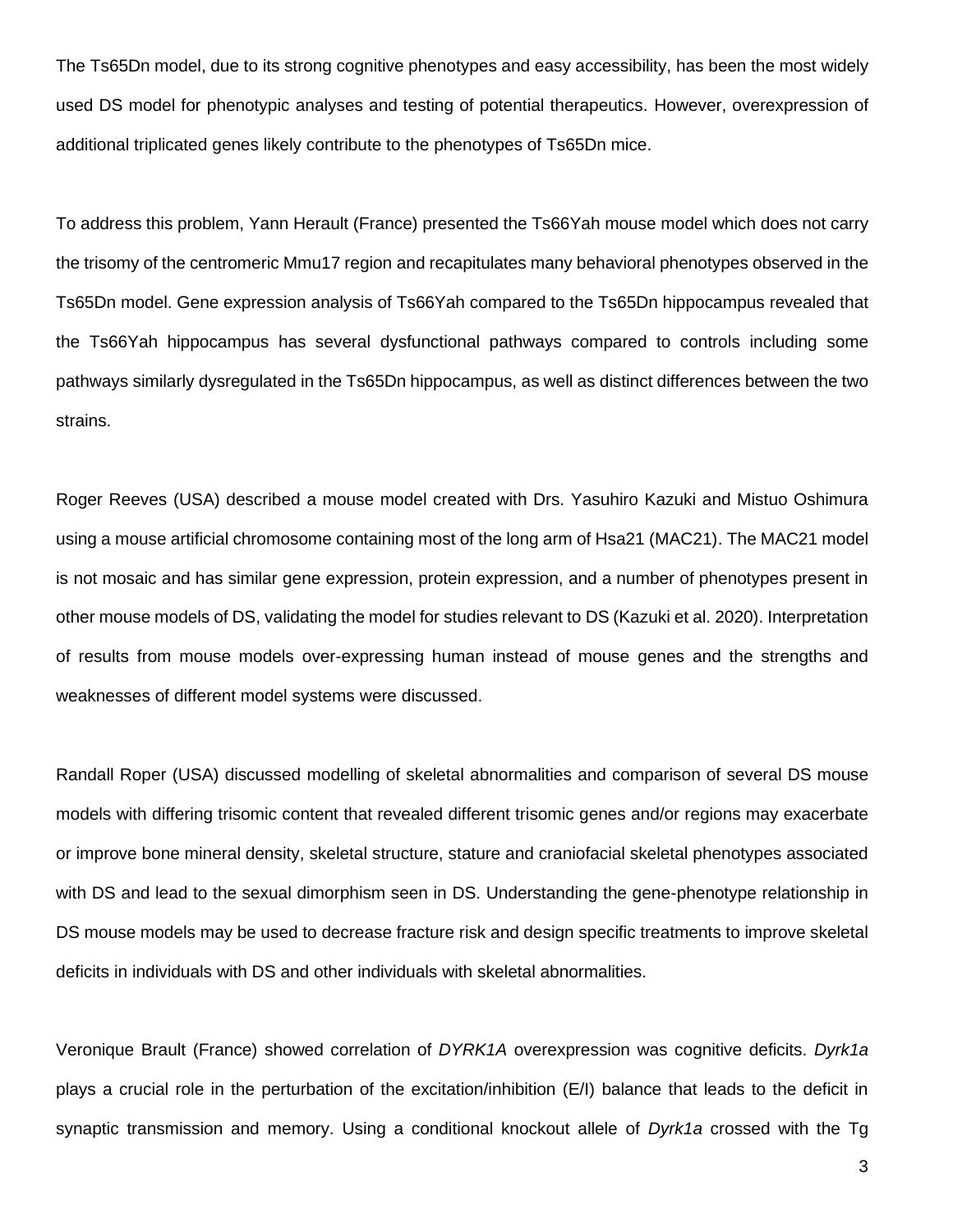(Camk2-Cre) 4Gsc transgenic mouse that targets forebrain glutamatergic neurons or with the Tg(dlx6acre)1Mekk mouse that targets forebrain GABAergic interneurons. *Dyrk1a* gene dosage change in glutamatergic neurons did not impact working memory or susceptibility to epilepsy, which was solely impacted by *Dyrk1a* gene dosage change in GABAergic neurons. Moreover, *Dyrk1a* gene haploinsufficiency in GABAergic neurons affected social behavior. However, long-term object recognition memory was impacted by *Dyrk1a* gene copy number in glutamatergic neurons, indicating a major effect of *Dyrk1a* triplication in this neural pathway in declarative memory. These findings point at a major impact of *Dyrk1a* via a direct impact on GABAergic neurons and reveal that *Dyrk1a* has a direct cell-autonomous function in regulating long-term explicit memory in glutamatergic neurons.

Elizabeth Fisher (UK) showed altered hippocampal-prefrontal neural dynamics in the Dp1Tyb mouse model through electrophysiology and the T-maze behavioural test. Dp1Tyb mice have a delayed decision-making phenotype that is associated with altered theta dynamics: reduced frequency, increased hippocampal-mPFC coherence, and increased modulation of hippocampal high gamma. Using Dp1Tyb\*Dyrk1aKO mice that have only two functional copies of *Dyrk1a*, the group observed a similar delayed decision-making phenotype as seen in Dp1Tyb animals. Hence, a third copy of *Dyrk1a* is not necessary to produce this behavioural deficit in Dp1Tyb mice, and must therefore arise from other gene(s) in this region of Hsa21 homology. These results demonstrate that behavioural deficits associated with altered neuronal dynamics in a DS mouse model do not result from the increased expression of *Dyrk1a*.

#### *New directions in induced pluripotent stem cells to study DS*

The power of human iPSCs to model human development lies in the ability to recapitulate many developmental steps to generate specific cell types *in vitro* over a period of time that corresponds to *in vivo* development. Engineering better stem cell models and exploring epigenomics of T21 are novel avenues of investigation of the consequences of T21 and may potentially identify new targets of therapeutics.

Stefan Pinter (USA) discussed efforts to understand the effect of T21 on neural differentiation and, in particular, the link between reported impaired primary cilia (Galati et al. 2018) and neural induction and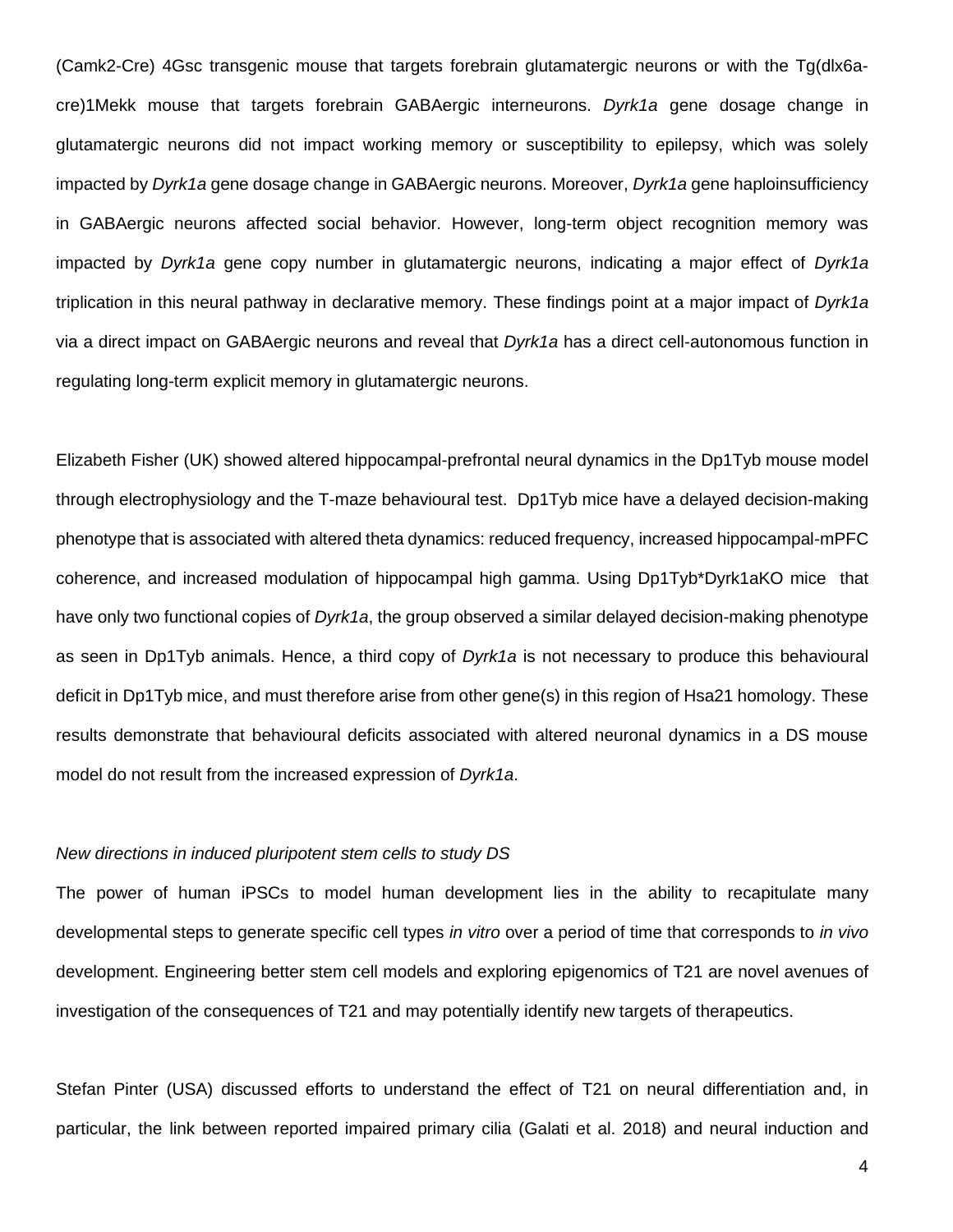rosette formation by neural progenitors. Dr. Pinter also presented new strategies to silence the extra chromosome 21 using DOX-inducible XIST after neurogenesis, rather than at the pluripotent stem cell stage (Jiang et al. 2013).

Hiruy Meharena (USA) presented his work on the consequences of T21 on the epigenome in iPSC-derived neural cells. Even though numerous studies have recently shown genome-wide disruption of gene expression because of T21, the epigenomic consequences remain largely unexplored. Dr. Meharena discussed transchromosomal interactions, specifically chromosome introversion, and presented data linking altered chromosomal looping with differentially expressed genes.

Ernst Wolvetang (Australia) used CRISPR genome editing to normalize APP gene copy number in DS iPSCs and showed that APP copy number has a surprisingly strong impact on genome wide and Hsa21-specific neuronal gene expression that is neurodevelopmental stage dependent. Neuronal differentiation into cortical neurons or brain organoids revealed APP gene copy number affects amyloid production and deposition but not Tau-pathology, promotes premature neuronal differentiation and enhances glial differentiation at the expense of neurogenesis. Single cell RNA seq corroborated these findings and identified cell type specific over-expression of different cohorts of HSA21 genes at specific developmental stages (Ovchinnikov et al. 2018).

Melvys Valledor (USA) presented a short talk on her work using CRISPR genome editing to establish isogenic T21 iPS cell lines that vary in the gene dosage of APP, including a null line. She used these valuable lines to generate cerebral organoids and presented her RNA and protein expression data that nicely complemented the results from Wolvetang, providing critical reproducibility in the human stem cell field.

Blandine Ponroy (Canada) explored the molecular and cellular differences in astrocytes differentiated from T21 iPSCs and showed that T21 astrocytes have transcriptional and chromatin accessibility differences compared to control cells. Misexpression of neurodevelopmental, cell adhesion, and extracellular matrix genes were concomitant with perturbations in astrocyte size, cell-cell and cell-substrate adhesion, and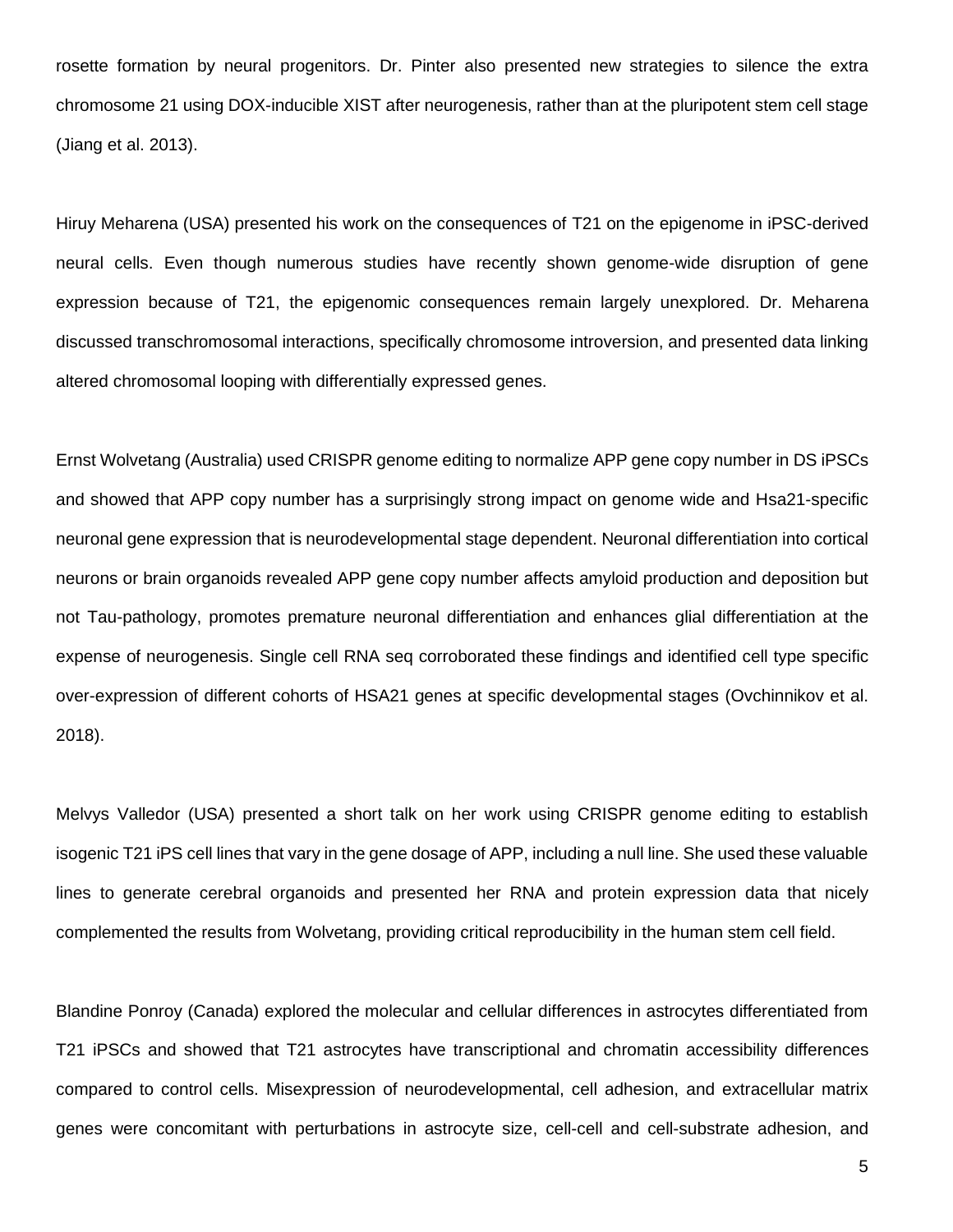protocadherin (PCDH) mediated cell recognition. Thus, T21 leads to global epigenomic and transcriptomic changes in astrocytes that affect astrocyte adhesive properties (Ponroy Bally et al. 2020).

## *Advantages and challenges of mouse models and human iPSCs to study DS*

Researchers using different models came together during the Education Committee Workshop to discuss the existing model options to study DS and present ongoing *in vivo* and *in vitro* approaches driving future discovery.

Mouse models have been of vital importance to study and understand many aspects of DS. Nevertheless, significant differences exist at the molecular and systems levels between rodents and primates. Elizabeth Fisher (UK) pointed out that the scientific objective should be the main driver of which model is best suited for the research at hand, opting for an integrative methodology that incorporates both in vivo as well as in vitro models (Fisher and Bannerman 2019).

Victor Tybulewicz (UK) suggested using multiple models to verify findings and identify consistent phenotypes in the mice. Some models take advantage of the portions of mouse chromosomes 10, 16, and 17 syntenic to Hsa21 while others contain a copy of Hsa21 itself. While models containing human genes from Hsa21 can incorporate the full range of genetic material triplicated in DS, introducing human-specific genes into the mouse may not accurately reproduce the effect of those genes in the human environment. Conversely, when utilizing the triplication of mouse genes, the mouse orthologues may have different levels of expression and yield different phenotypes than those found in people with DS.

Randall Roper (USA) discussed the impact of method of generation and/or genetic background on phenotypes. For example, when Ts1Rhr is bred on the inbred C57BL/6 background, trisomic animals have an increased volume of neural crest PA1 region during embryonic development and a smaller body weight during adulthood. However, on a mixed C57BL/6-C3H background the model shows no difference in the volume of PA1 and the trisomic animals have an increased adult body weight compared to controls. These examples show that mouse model husbandry is a critical variable to consider.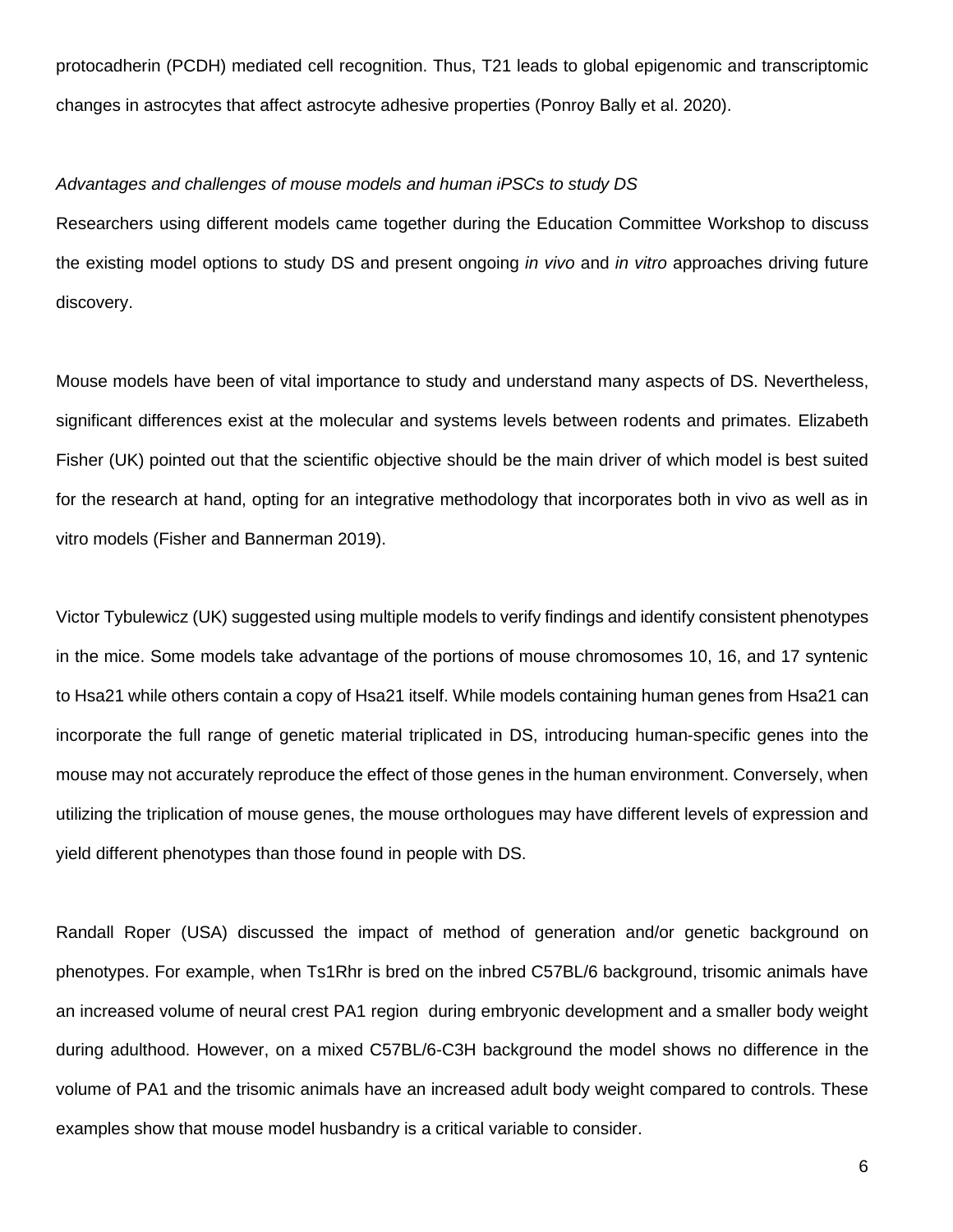Tarik Haydar (USA) chronicled the changing phenotypes of Ts65Dn over generations. His lab's findings illustrate that even animals of the same trisomic line bred on the same background but of different historic times and generation exhibit significant variation in well-documented phenotypes, including cortical expansion during embryonic development, the trajectory of oligodendrogenesis and maturation, and learning and memory performance. Dr. Haydar's work suggests there may be a greater degree of variability than previously anticipated and that the phenotypes of trisomic animals may not be preserved from generation to generation (Shaw et al. 2020) and raises the idea that variability between animals may be a representation of the variability within the DS population.

Human models that recapitulate human specific genetics and brain development are alternatives to using mouse models to study DS. Jeanne Lawrence (USA) and Anita Bhattacharyya (USA) emphasized the value of iPSCs generated from individuals with DS and the use of brain organoids to study neural development. While iPSCs accurately represent the human genetic environment, *in vitro* experiments do not recapitulate the environment of a developing brain. Cell lines differ from lab to lab, and differences in culturing techniques can affect how the cells develop *in vitro*. Drs. Lawrence and Bhattacharyya called for a greater degree of transparency between labs using iPSCs, including the sharing of isogenic cell lines and detailed protocols to mitigate variances in experimental outcomes.

## **Cellular and mechanistic insight into DS**

#### *New disease-relevant behavioral perspective in preclinical intellectual disability studies*

In this symposium, Nicholas Santiago (USA) presented a new approach to study hippocampus-dependent learning and memory to avoid interpretive cofounding factors. Using the social transmission of food preference (STFP) paradigm, Ts65Dn mice showed normal learning and memory, but did not retain socially acquired information, evidenced by impaired performance following the 7-day retention interval. The STFP paradigm can be a valuable tool for studies using DS models to evaluate potential therapies targeting hippocampal function.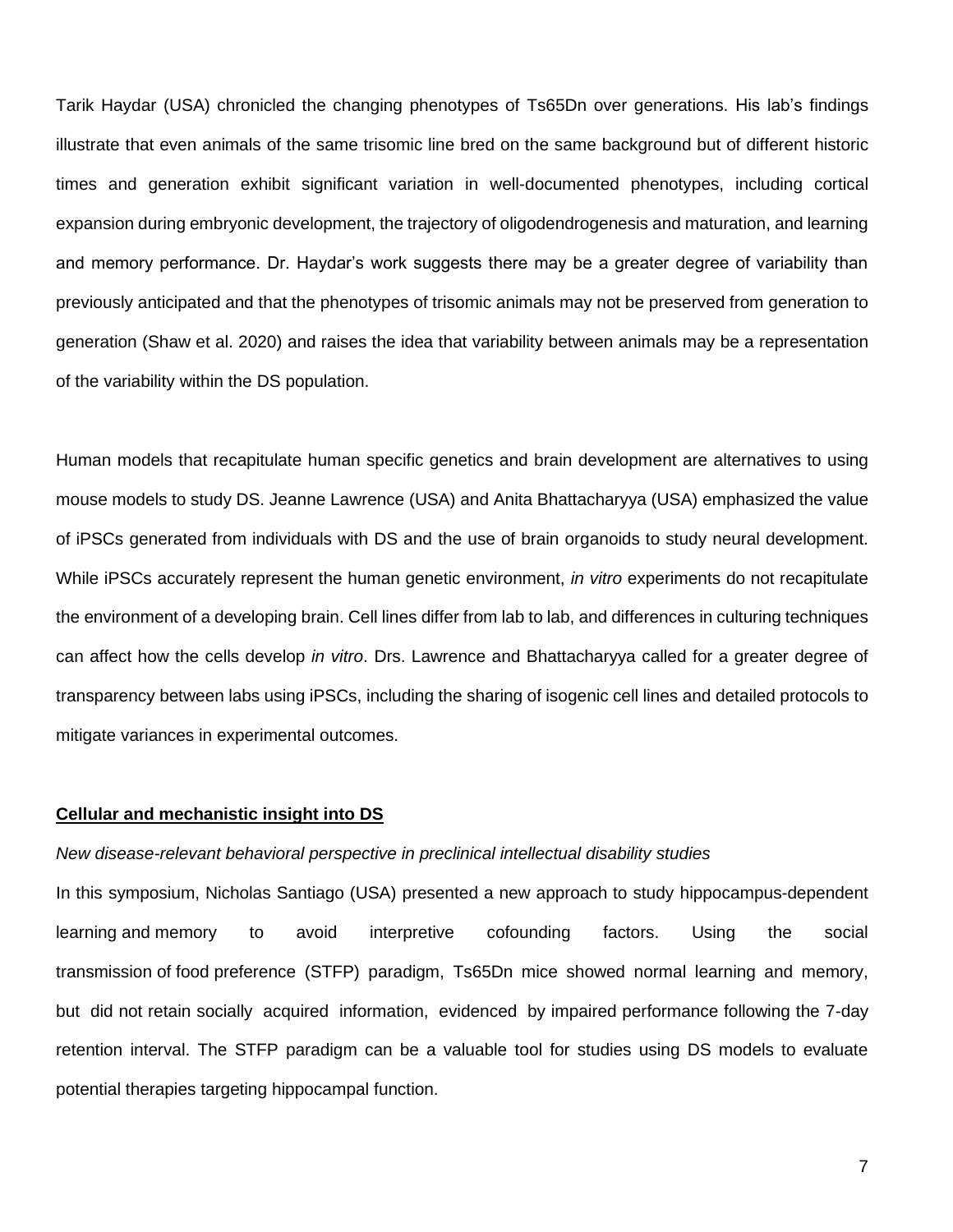Charles Hoeffer (USA) explored the sleep abnormalities common in DS individuals using the Dp16 mice that show altered electroencephalography (EEG) oscillations in both sleep and awake states. Aged mice showed disrupted sleep characterized by increased activity during the dark phase and increased time awake at the expense of NREM sleep, similar to DS individuals. Correcting the dosage of Regulator of Calcineurin1 (RCAN1), a Hsa21 gene, ameliorated some sleep and EEG abnormalities, suggesting that underlying differences in neuronal activity at the network level might be causative rather than merely symptoms of DS.

Victor Tybulewicz (UK) presented the Dp1Tyb mouse model with a segmental duplication of the Hsa21 orthologous region of MMU16, and a series of 8 other strains with shorter duplications that can be used to identify the location of causative dosage-sensitive genes. Dp1Tyb mice showed embryonic heart malformations, disrupted sleep, memory problems, craniofacial alterations, a pre-diabetic state and splenomegaly, similar to phenotypes seen in DS. Interestingly, the locomotor defects of Dp1Tyb mice mapped to a 25-gene interval and one of the causative genes was Dyrk1a. His results showed the Dp1Tyb mice are a good model to explore DS phenotypes.

Eugene Yu (USA) described functional interactions among different genetic elements of the Setd4-Mx2 region syntenic to Hsa21 based on the cognitive profile of four new mouse mutants. Dr. Yu initiated a genetic dissection of the mechanisms of DS-specific differential methylation, providing two candidate mechanisms, one involving altered expression of genes in S-adenosylmethionine-dependent methylation pathways and the other involving altered occupancy of transcription factor binding sites in cells with T21.

Mahiuddin Ahmed (USA) presented a new potential therapy to revert cognitive deficits in DS and physiological aging. Administration of Granulocyte-macrophage colony-stimulating factor (GM-CSF) in Dp(16)1Yey/+ (Dp16) mice reversed some behavioral deficits in the radial arm maze and brain neuropathology, specifically in astrocyte morphology and inhibitory neuron populations.

### *Stereotyped homeostatic compromises*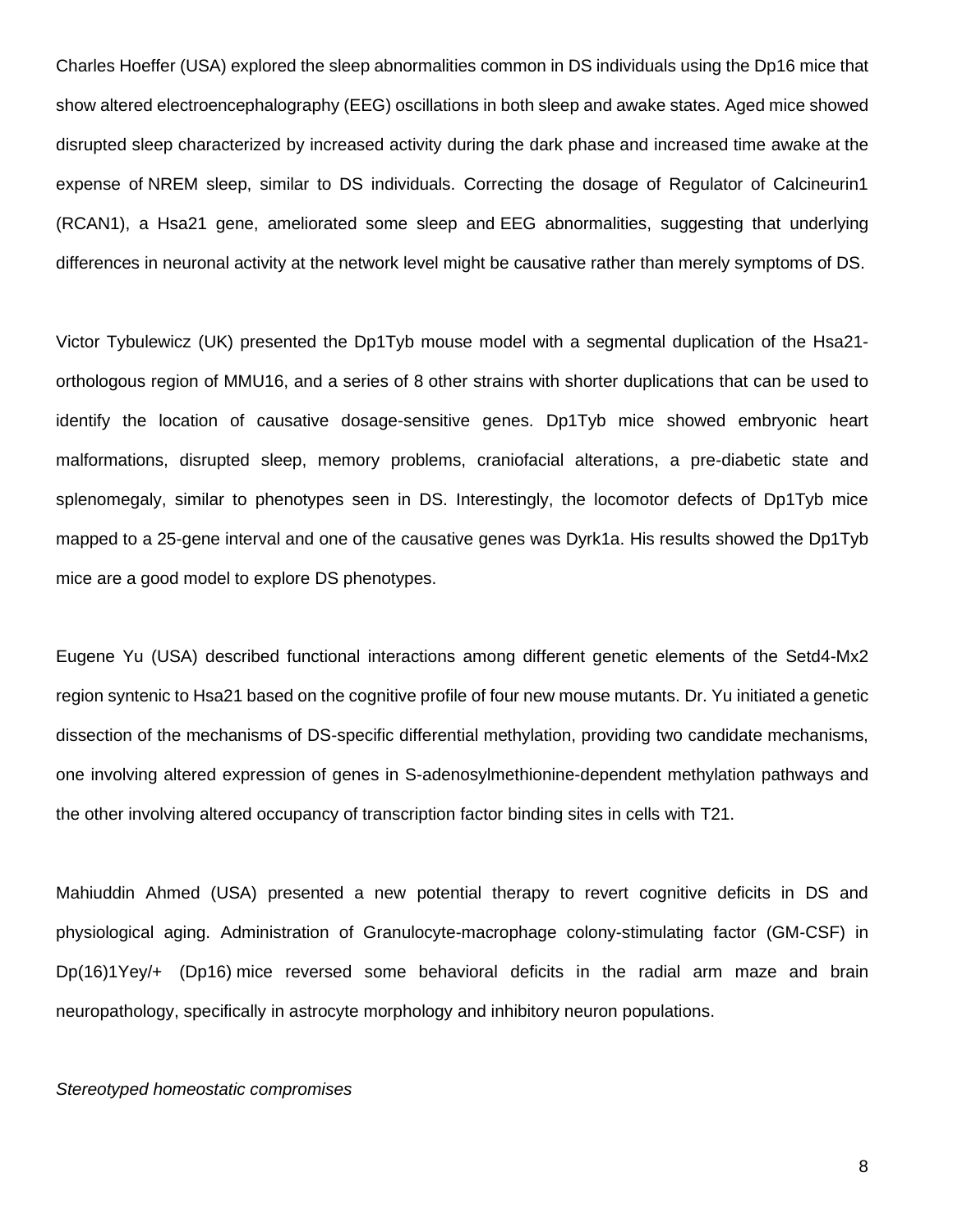Despite their strikingly different genetics, human autosomal trisomies 13, 18 and 21 share dysfunctional phenotypes that may shed light on potential therapeutic targets for DS. In particular, accelerated senescence in human trisomic lines has been associated with different aspects of altered cellular metabolism.

Eduardo Torres (USA) focused on nuclear morphological alterations caused by long chain lipids deficit shared by all human autosomal trisomies. Lipid related nuclear disruption was recapitulated in multiple lines of artificially generated yeast with single supernumerary chromosomes. Interestingly, increased levels of long chain fatty acids rescued nuclear morphology and cellular fitness both in human and yeast aneuploid cells.

Jorge Busciglio (USA) described a pattern of mitochondrial dysfunction and oxidative stress characterized in T21 cells and extended to trisomies of chromosome 13 and 18 respectively. Oxidative damage correlated with increased mitophagy, while concomitantly triggering a common Nrf2-mediated antioxidant response. The induction of an enhanced Nrf2 response by treatment with Oltipraz prevented accelerated aging phenotypes in all three human trisomies, suggesting that the modulation of the Nrf2 pathway represents a potential target for pharmacological intervention (Hwang et al. 2019).

Yasuji Kitabatake (Japan) demonstrated detrimental effects in trisomic cells predicted by general aneuploidy associated stress. In particular, he focused in abnormal accumulation of protein aggregates and increased apoptosis in fibroblasts and iPSCs. Treatment with sodium 4-phenylbutyrate (4-PBA), a chemical chaperone, prevented protein aggregate deposits and associated pathological phenotypes (Nawa et al. 2019).

The session included two brief talks by Mohit Rastagi (Italy) who presented advances in the identification of targets for cognitive impairment in DS applying integrated multi-omics driven system biology and Chiara Di Vona (Spain) that described a novel link between Dyrk1a to RNF169 and DNA damage response using proteomics based interaction screen.

*Modifications of autophagy-lysosomal-endosomal pathways in DS and other neurodegenerative disorders*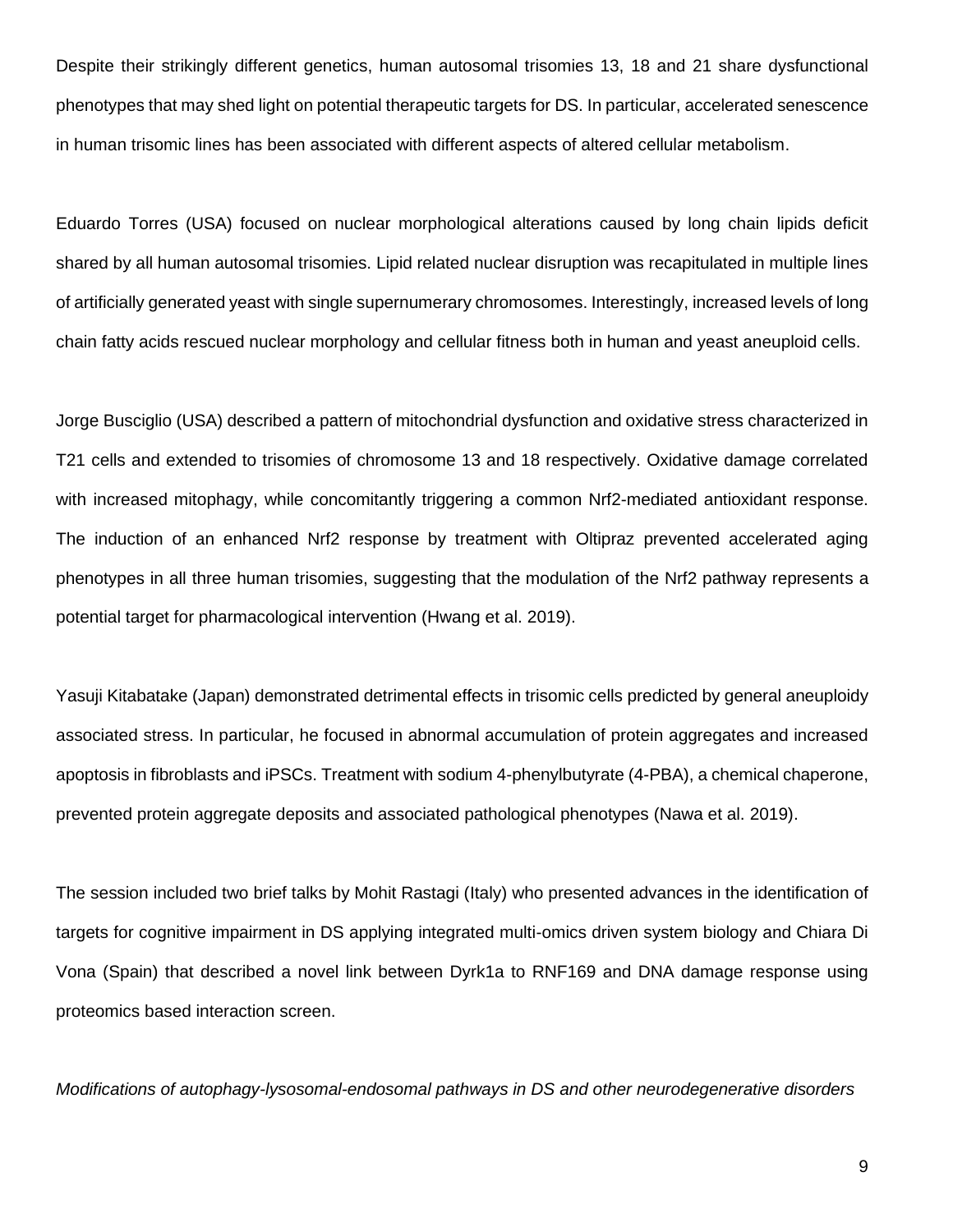The morphology and functional properties of several organelles are altered in DS and other neurodegenerative diseases. The endo-lysosomal pathway is modified in AD and DS while lysosomalautophagy pathway dysfunctions are common mechanism in neurodegeneration.

Steve Finkbeiner (USA) presented an automated imaging platform capable of high throughput longitudinal single-cell analysis to characterize the autophagy-lysosomal pathway (ALP). Dr. Finkbeiner's lab imaged the clearance of misfolded proteins in single neurons and showed that deficits in protein homeostasis could predict neurodegeneration (Finkbeiner 2020). These deficits could be corrected by specific compounds selected using this automated technology. Deficits in the ALP may represent therapeutic targets that are applicable to multiple neurodegenerative diseases including DS-related AD.

Andre Miranda (Portugal) presented studies on phosphatidylinositol-3-phosphate (PI3P) that is synthesized primarily by class III PI 3-kinase called Vps34. Disruption of Vps34 function leads to early endosomal enlargement and blockade of autophagy via inhibition of autophagosome formation as well as an accumulation of amyloid precursor protein C-terminal fragments (APP-CTFs) and a counteracting homeostatic response involving elevated secretion of atypical extracellular vesicles (exosomes) (Miranda et al. 2018b). In response to a VSP34 defect, these exosomes help eliminate lysosomal waste, including pAPP-CTFs and glycerophospholipids, like bis(monoacylglycero)phosphate (BMP). These exosomal products may be useful candidate biomarkers for endolysosomal dysfunction associated with neurodegeneration in DS.

Catherine Marquer (USA) explored the role of the regulator of synaptic vesicle trafficking SYNJ1, a Hsa21 encoded gene linked to amyloid toxicity and endolysosomal dysfunction in AD. Increased SYNJ1 levels in autopsy brains from adults with DS/AD were inversely correlated with synaptophysin levels, a read-out of synaptic integrity. Mice over-expressing *Synj1* exhibited hippocampal hyperexcitability and defects in the spatial reproducibility of place fields, thus highlighting a novel role for SYNJ1 in the function of place cells in memory deficits (Miranda et al. 2018a). Results suggest elevated levels of SYNJ1 in DS-related AD and sporadic AD brain tissue could reflect synaptic deficits and long-term memory decline.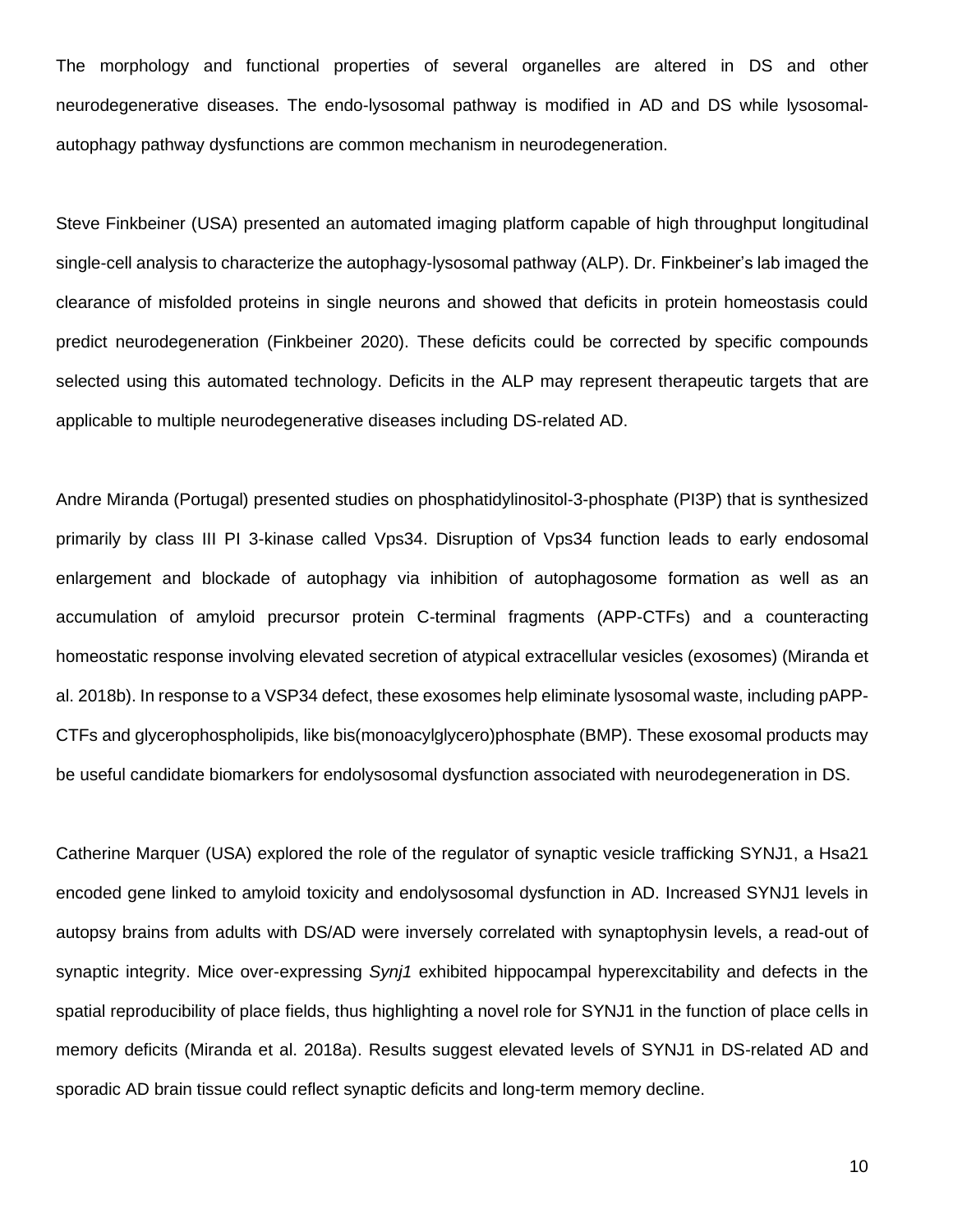Beverly Rothermel (USA) discussed the role of another Hsa21 encoded gene, calcineurin1 (RCAN1/DSCR1), on mitochondrial function. Using human iPSCs, she showed that T21 iPSCs had increased mitochondrial fusion and elevated metabolic activity compared to isogenic controls. Depletion of RCAN1 from T21 iPSCs was sufficient to restore the mitochondrial network, reducing both O2 consumption and ROS generation. The hyper-fused mitochondrial network observed in T21 suggests that mitochondrial dysfunction may be due to increased RCAN1 suppression of mitochondrial fission (Parra et al. 2018).

### *Correction of circuit specific [GABAergic over-inhibition and dendritic alterations in DS.](https://www-ncbi-nlm-nih-gov.gate2.inist.fr/pubmed/28993272)*

Increasing studies converge on the hypothesis that excitatory-inhibitory imbalance occurs in DS and affects synaptic plasticity and cognitive performance.

Trevor G. Smart (UK) described an increased frequency of GABA-mediated spontaneous inhibitory postsynaptic currents (sIPSCs) and increased levels of tonic inhibition in dentate granule cells in acute brain slices of the Dp1Tyb mouse model compared to controls, without changes to sIPSC amplitudes. These results are consistent with increased GABA-mediated inhibition in trisomic neurons likely to be driven by presynaptic mechanisms. Resting membrane potentials between trisomic and disomic neurons were similar but the threshold for spike firing was increased for trisomic cells. Using fluorophore filled single hippocampal neurons, trisomic neurons undergo dendritic remodeling that may involve changes to parvalbumin interneurons that may underlie the increased phasic and tonic inhibition.

Javier Zorrilla de San Martin (France) reported *in vivo* single unit and local field potential recordings from the prefrontal cortex of Ts65Dn mice and whole-cell patch clamp recordings from specific neuronal types composing cortical inhibitory circuits. While *in vivo* recordings revealed a high degree of network desynchronization in Ts65Dn mice, simultaneous whole-cell patch clamp recordings from Layer 2/3 Pyramidal Neurons (PNs) and dendrite targeting Martinotti Cells (MCs) revealed a boosted activity of this inhibitory feedback loop due to enhanced synaptic strength in trisomic mice. Perisomatic inhibitory connections made by parvalbumin interneurons are not altered in trisomic mice while their excitability and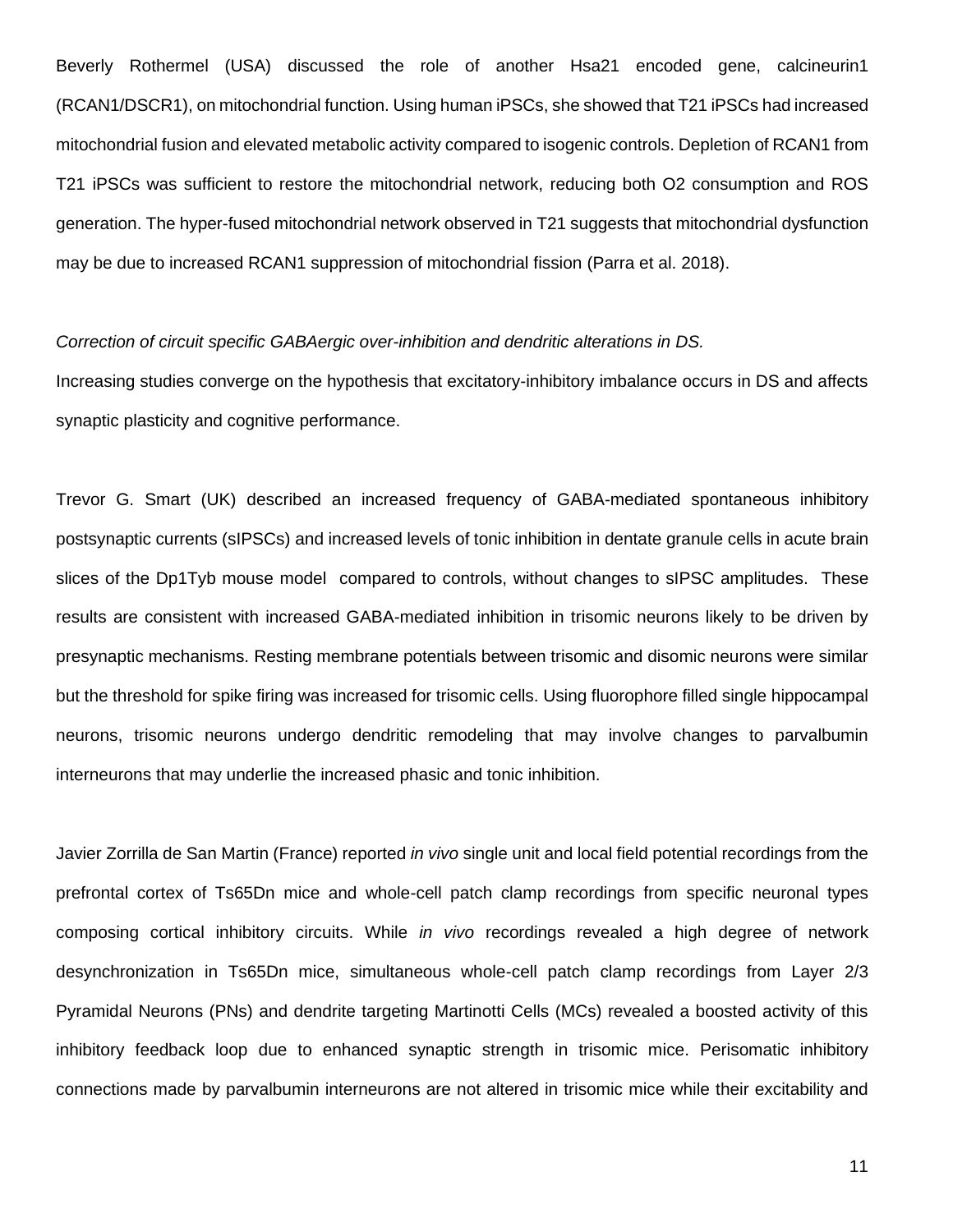characteristic fast spiking activity is dramatically altered leading to an over-excitable PV phenotype. These results show the existence of two circuit specific mechanisms.

Jan Michael Schulz (Switzerland) described local field potential and whole-cell patch-clamp recordings from the CA1 region of hippocampal brain slices from Ts65Dn mice. IPSCs onto dendrites of pyramidal neurons evoked at increasing stimulation intensities in stratum radiatum (SR) were significantly larger in Ts65Dn. By contrast, there was no difference in perisomatic IPSCs evoked in stratum pyramidale, but a ~25% reduction of NMDAR-mediated PSCs relative to AMPAR-PSCs in SR. Consequently, burst induced NMDAR-mediated membrane depolarization and LTP induction are impaired in Ts65Dn mice. α5-GABAARs-mediated IPSCs evoked in SR showed a nonlinear voltage dependence and slow decay time constants closely matching NMDAR-PSCs in wildtype and Ts65Dn mice. Selective pharmacological reduction of α5-GABAAR-mediated inhibition rescued both, synaptic NMDAR activation and LTP, suggesting both underlie impaired synaptic plasticity in Ts65Dn mice.

Vincenzo de Paola (UK) showed human iPSC-derived cortical neurons transplanted in the adult mouse cortex organized in large vascularized neuron-glia territories with complex cytoarchitecture. Longitudinal imaging of more than 4000 grafted neurons revealed that neuronal arbors refined via branch-specific retraction; human synaptic networks substantially restructured over 4 months, with balanced rates of synapse formation and elimination; oscillatory population activity mirrored the patterns of fetal neural networks. Using T21 iPSC derived neurons, dendritic spines were more stable and tended to be more abundant in T21 circuits compared to controls and there was a reduction in nascent oscillatory network activity in T21 (Real et al. 2018).

Anita Bhattacharyya (USA) described the analysis of interneuron subtypes in post-mortem superior temporal gyrus from adult DS individuals. No difference was observed in the parvalbumin population between DS and controls but the density of calretinin cells was reduced in DS. Using isogenic T21 iPSCs patterned to interneuron progenitors, she confirmed that fewer COUP-TFII+ progenitors, that give rise to calretinin neurons, are generated from T21 iPSCs. Further, microarray and single cell analyses indicate that T21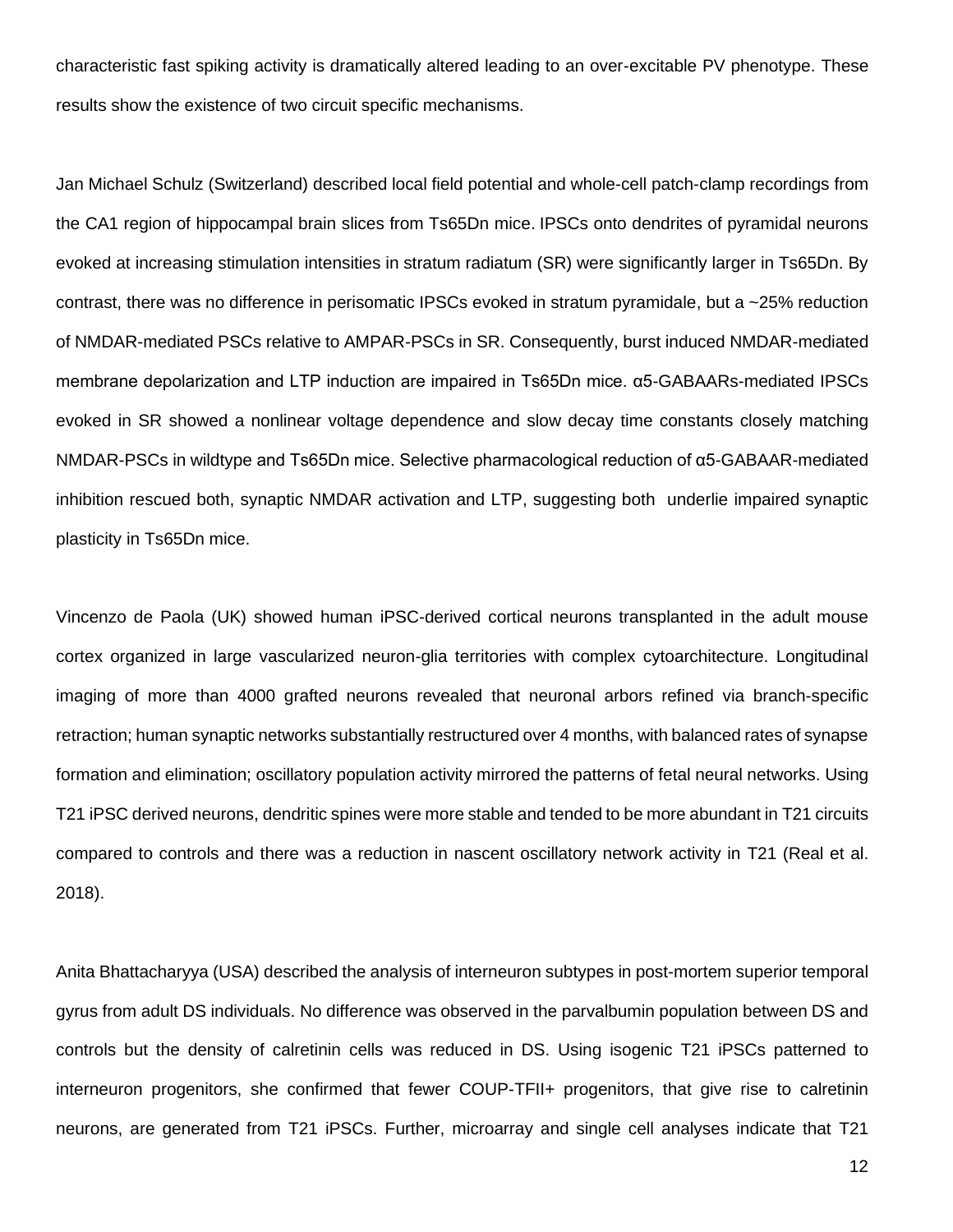progenitors have altered response to SHH and WNT signaling pathways, providing mechanistic insight into the generation of fewer COUP-TFII progenitors and calretinin neurons in DS.

#### *Metabolic defects in DS: from periphery to the brain*

Growing evidence supports the role of metabolic defects as a risk factor for cognitive impairment in DS. Defining the molecular mechanisms underlying these processes in DS is a key challenge to identify novel drug targets and establish prevention strategies to reduce the impact of metabolic disorders on cognitive decline (Dierssen et al. 2020).

Aurelie Ledreux (USA) discussed reliable blood biomarkers to improve early diagnosis and as readouts for treatment trials and proposed extracellular vesicles (EVs) secreted into the blood and circulate to cellular targets. Dr. Ledreux focused on the isolation of neuronal EVs (NDE) to quantify AD biomarkers (Tau, phospho-Tau, amyloid beta (Aβ) 40, Aβ 42, BDNF, neurofilament-light) in individuals with DS and compared AD biomarker levels between CSF and neuron-derived EVs from the same individuals to validate neuronderived EV biomarker levels as diagnostic tools for DS-AD (Hamlett et al. 2017).

Kelly Sullivan (USA) presented the results of a large plasma metabolomics study, which revealed the kynurenine (KYN) pathway (KP) of tryptophan catabolism is activated in DS subjects, resulting in higher levels of KYN and the neurotoxic metabolite and quinolinic acid QA. Expression of *IDO1*, the interferoninducible enzyme catalyzing the rate-limiting step of this pathway is upregulated in circulating immune cells of people with DS. Using cell culture models coupled with metabolic tracing assays Dr. Sullivan showed that DS cells are hypersensitive to both induction of IDO1 levels and activation of the KP and that increased interferon receptor copy number is required for this hypersensitivity (Powers et al. 2019).

Maria Chiara Pelleri (Italy) reported results of Nuclear Magnetic Resonance (NMR) analysis profiling the metabolome in plasma and urine samples from DS subjects. The multivariate analysis o showed a clear discrimination (up to of 80% accuracy) between the DS and control groups. Most of the altered concentrations were consistent with the 3:2 gene dosage model, suggesting effects caused by the trisomy 21: DS/normal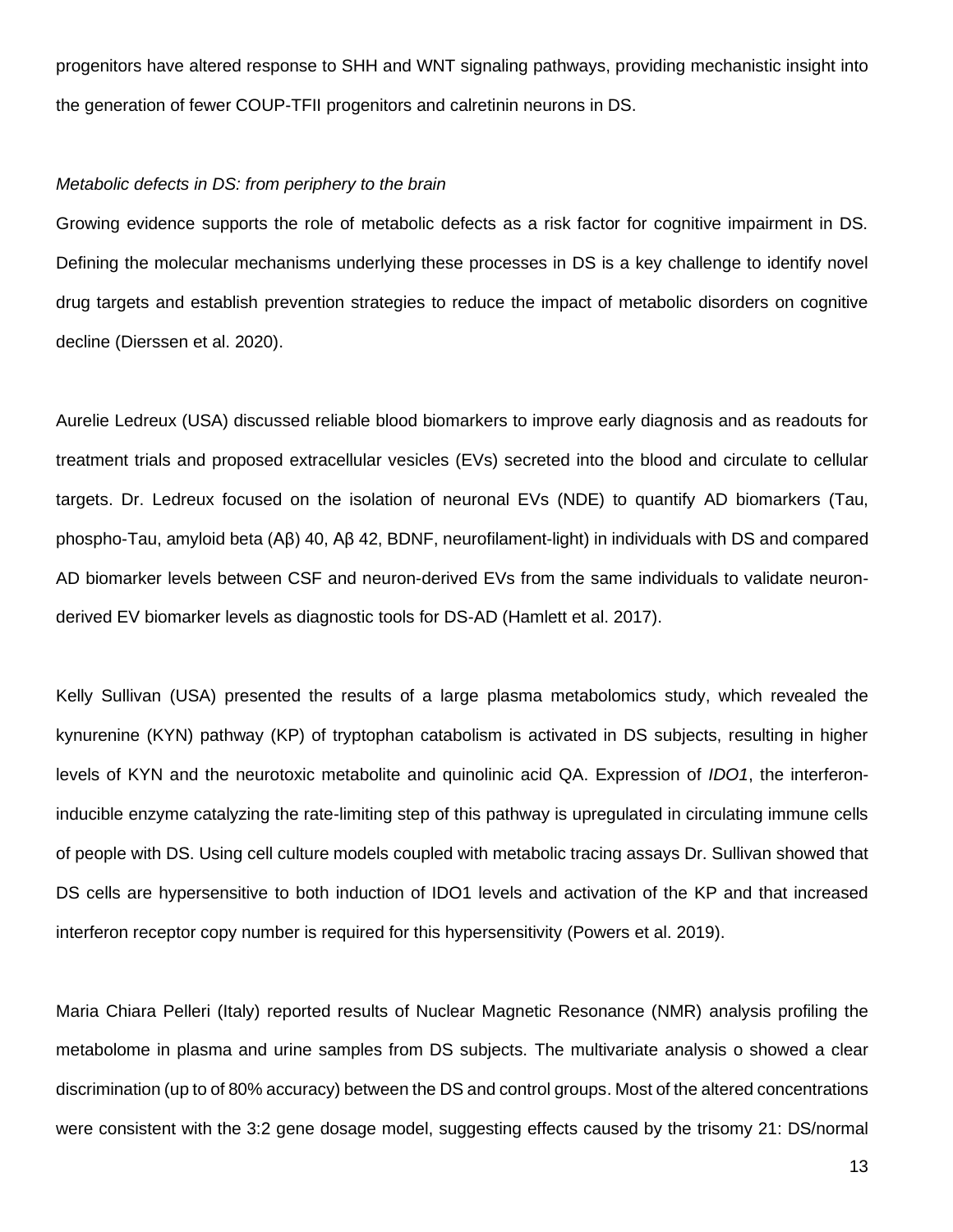ratio in plasma was 1.23 (pyruvate), 1.47 (succinate), 1.39 (fumarate), 1.33 (lactate), 1.4 (formate). Several altered metabolites are produced in the Krebs cycle. More analyses are necessary to identify the mechanism that underlies the unbalanced concentration of metabolites (Antonaros et al. 2020).

Eugenio Barone (Italy) showed that DS brain recapitulates key features of brain insulin resistance similar to the AD brain. Evaluation of neuronal-derived exosomes (NDE) showed that DS subjects have reduced insulin receptor (IR) levels and increased inhibitory phosphorylation of insulin receptor substrate-1 (IRS1), compared to age-matched controls. Similar changes for IR and IRS1 were observed in cortical post-mortem brain samples from DS and controls. Alterations of brain insulin signaling parallel loss of synaptic proteins suggesting reduced downstream neuronal plasticity mechanisms in DS and suggest that alterations of brain insulin signaling may contribute to dementia in DS subjects (Tramutola et al. 2020).

# **Cognition and language in individuals with DS**

#### *Cognitive outcomes in children with DS*

Individuals with DS often present with a distinct pattern of behavioral and cognitive skills, but there is variability across individuals in different domains, including self-regulation, social-emotional functioning, cognition, attention, language and motor skills. There is a need to establish empirically evaluated, psychometrically strong outcome measures appropriate for use in this population.

Lisa Jacola (USA) presented findings from a study of neurocognitive outcomes in survivors of childhood acute leukemia with DS. A comprehensive test battery included research measures of attention, executive functioning, and processing speed and standardized parent ratings of attention and executive function. Results supported the clinical utility of the research battery. For example, worse performance on measures of verbal fluency significantly predicted elevated parent-rated symptoms of attention problems and executive dysfunction. Compared to previously collected data from an age-similar cohort of individuals with DS without cancer, the DS-leukemia cohort had lower semantic fluency scores. Overall, these results support the feasibility and clinical utility of a novel approach to neurocognitive assessment in individuals with DSleukemia.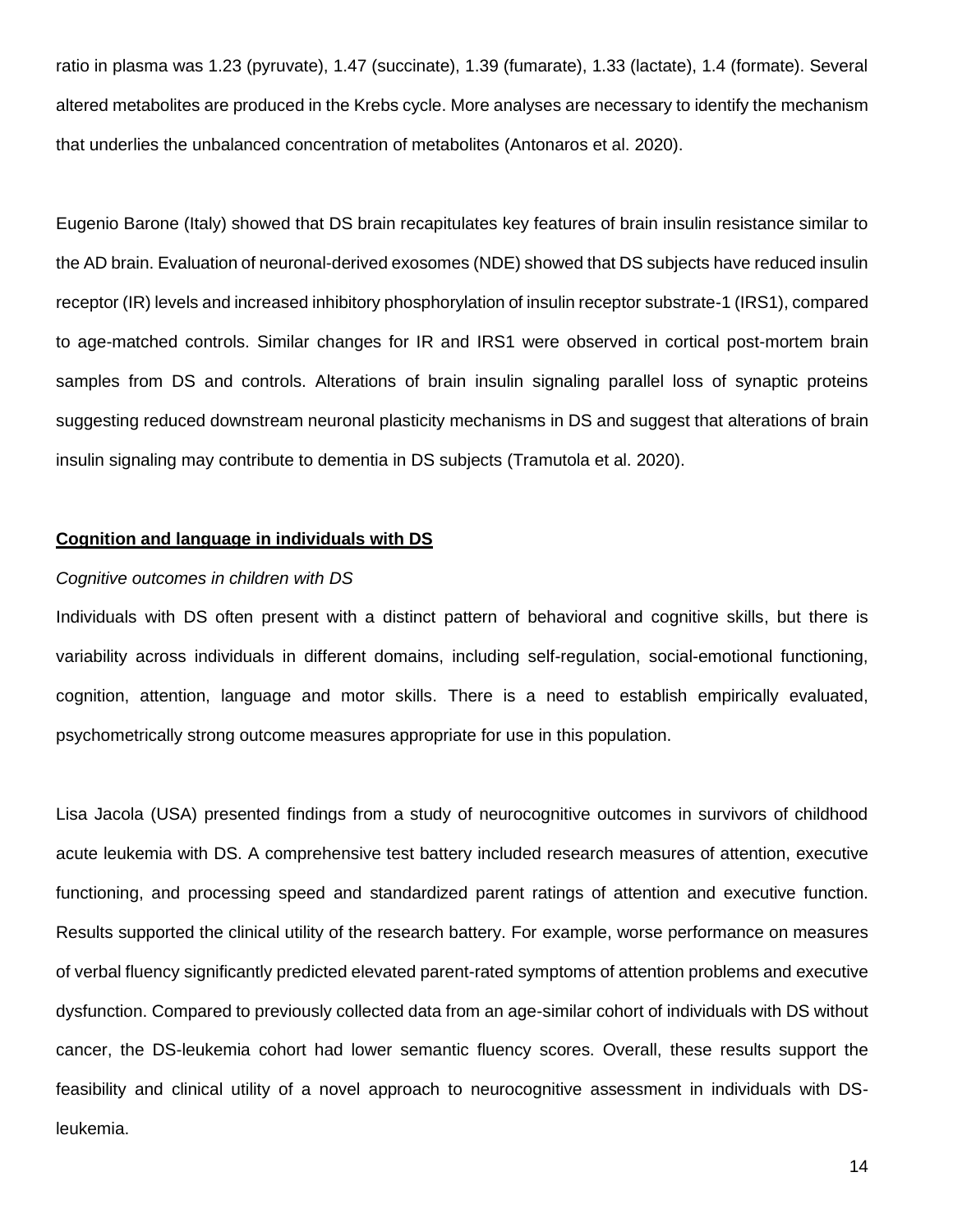Silvia Lanfranchi (Italy) discussed the heterogeneity in cognitive profiles of children with DS, not only to assess strengths and weaknesses, but also to understand the sources of individual differences. Administering the WPPSI III scales to 60 children with DS, she found no significant differences between verbal and nonverbal indices, yet high variability within participants. Further, cognitive indices correlated with age, language development, and adaptive functioning. Cluster analysis revealed three different subgroups: (1) the classical profile of higher nonverbal than verbal abilities, (2) the opposite profile of higher verbal than nonverbal abilities, and (3) overall high performance on both verbal and nonverbal abilities with no differences between abilities. These data support the hypothesis that, together with genetic factors, other interacting factors are likely to contribute to individual differences and cognitive-level outcomes in DS.

Anna Esbensen (USA) presented findings on the concurrent relationship between parent-reports of executive functioning and parent-reports of maladaptive behavior among children with DS, and replicated the concurrent relationship with teacher-reports. Parent- and teacher-reported concerns for behavioral regulation were related to parent- or teacher-reported concerns for inattention, rule-breaking behavior, and aggressive behavior. In contrast, parent- and teacher reported concerns for metacognition were only related to parentand teacher-reported concerns of inattention. The results suggest that a consistent pattern of relationships between executive functioning and maladaptive behaviors are noted across settings. Understanding the relationship between these constructs has important implications for appreciating the contributing factors to presenting maladaptive behaviors, early targets of intervention, and developing preventative strategies.

#### *Language Outcome Measures for Treatment Studies*

Difficulties in language and communication are ubiquitous among individuals with DS and declines in these domains co-occur with the onset of AD symptoms. Consequently, pharmacological and behavioral interventions targeting language and communication are likely; however, evaluation of these interventions is being hampered by a lack of adequate outcome measures (Esbensen et al. 2017).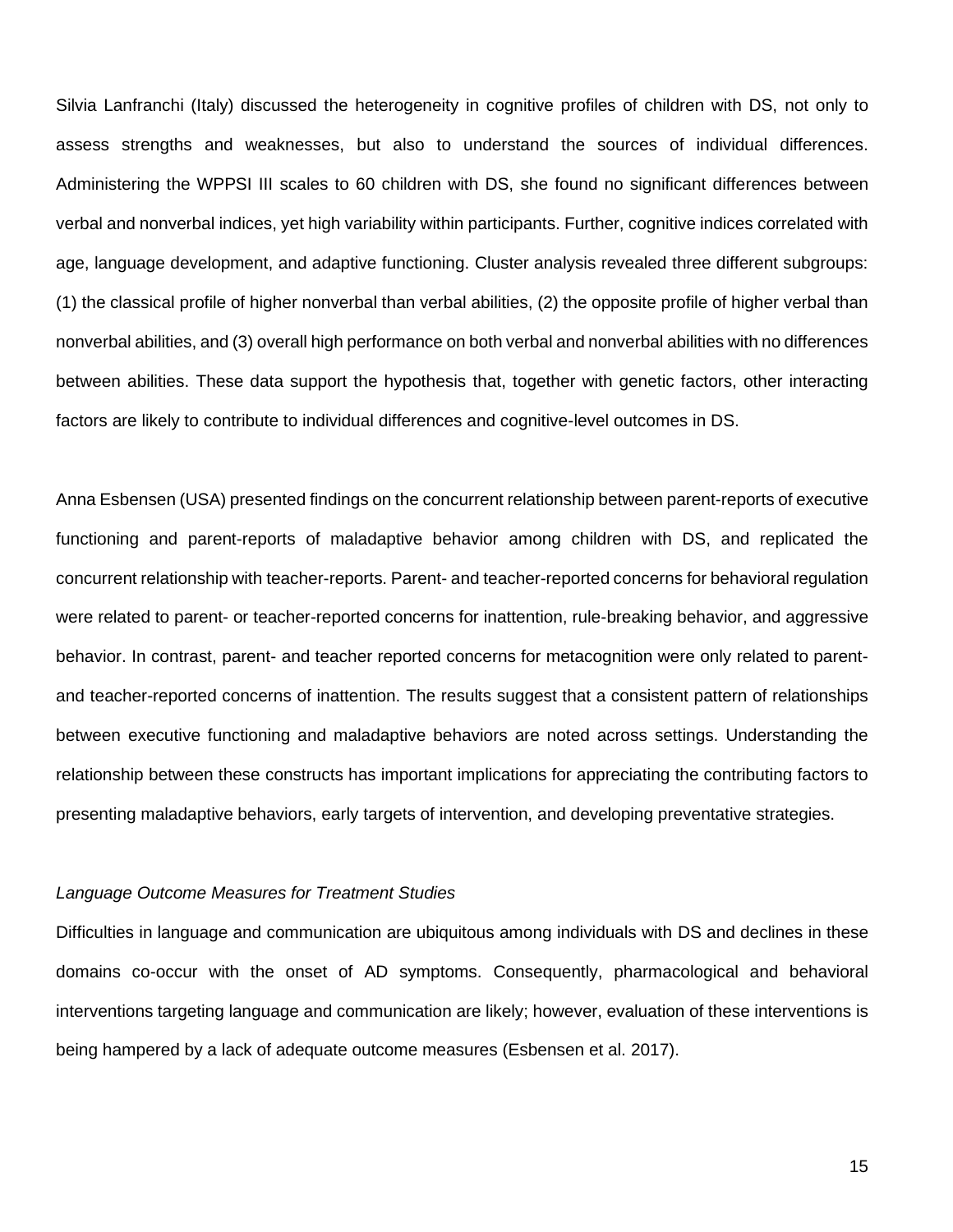Angela John Thurman (USA) described an ongoing multi-university consortium designed to evaluate a variety of prelinguistic communication and spoken language metrics for use in treatment studies focused on young children with DS ages 2 to 8 years of age. The project is using natural communication sampling, which entails recording and analyzing the frequency and quality of communication of young children with DS in a variety of structured and unstructured play activities.

Leonard Abbeduto (USA) described an ongoing multi-university consortium that is documenting the utility of expressive language sampling (ELS) as a source of psychometrically sound outcome measures for treatment studies. ELS entails collecting samples of spoken language from participants interacting with an examiner in naturalistic, yet standardized, interactions involving individuals with DS, ages 6 to 23 years.

Rafael de la Torre Fornell (Spain) presented data in support of the semantic verbal fluency task (SVFT) as a useful tool for screening for the early signs of dementia and amyloidosis in young adults with DS. In this task, the participant generates as many words as possible from a specific category (e.g., animals).

Natalia Arias Trejo (Mexico) presented results of a study documenting the ability of people with DS to use the information provided by a verb to anticipate, or predict, the referential properties of a subsequent word in a sentence during oral language comprehension. This skill was also found to be an indicator of more general changes in cognitive functioning and thus, has potential as an indicator of treatment response.

Margaret Pulsifer (USA) described a study conducted at three U.S. sites that found that language skills, especially in the receptive domain, can predict AD-related cognitive decline in adults with DS. Collectively, these projects offer a new set of tools for measuring improvements in treatment studies and marking points of AD-related decline at which intervention is needed.

#### **Health comorbidities in individuals with DS**

*Health co-morbidities in children with DS*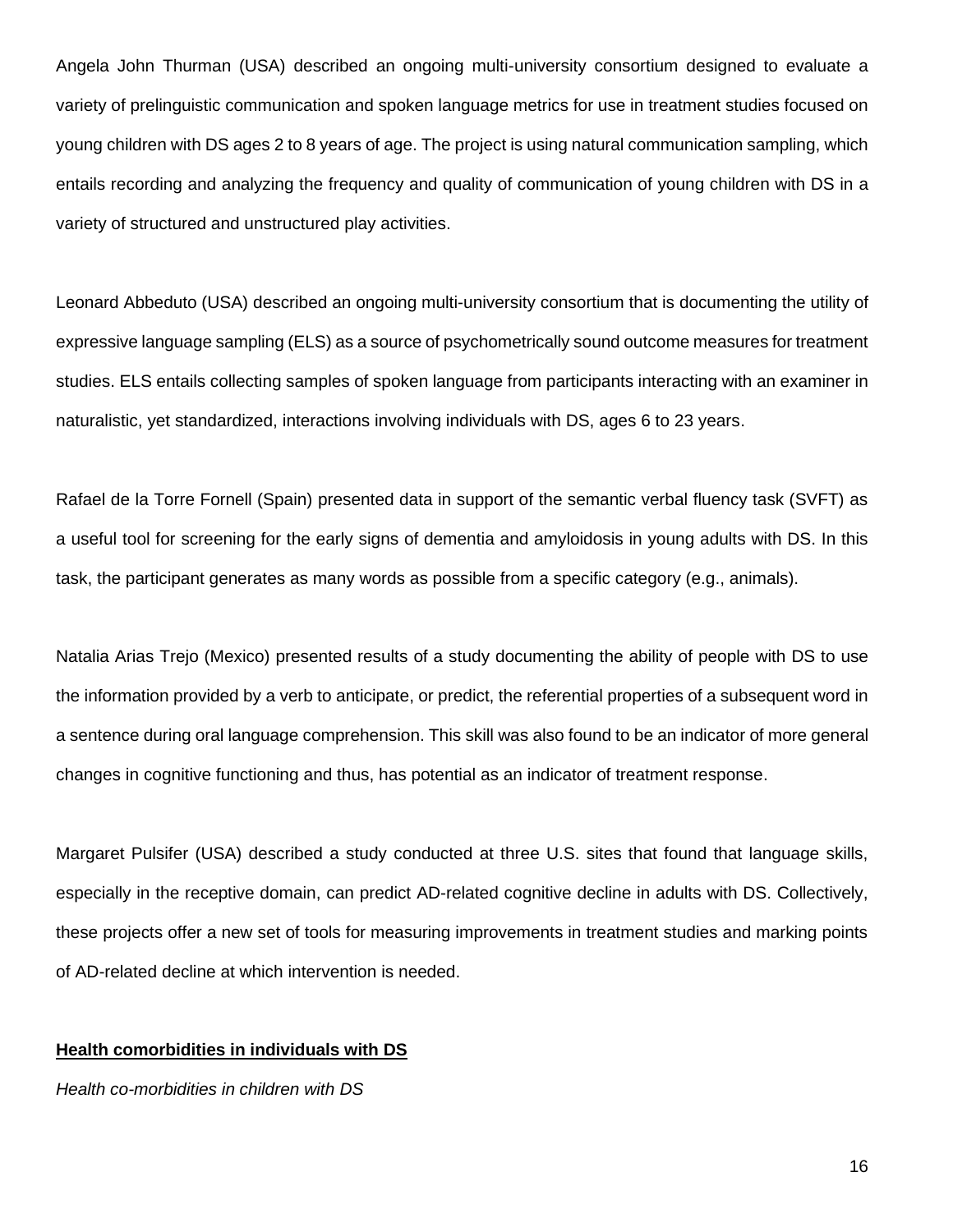A pre-meeting session was organized by the T21RS Child Developmental Clinical Committee to introduce current clinical gaps in knowledge that can be addressed through clinical research participation. Stephanie Sherman (USA) introduced the importance of clinical research participation and discussed new resources and technological advances to better understand the biological underpinnings of the variation in clinical outcomes in DS, with a goal of reducing the effects of T21. She provided a genotype/phenotype study as an example to identify factors that modify the severity of congenital heart defects.

George Capone (USA) discussed medical conditions that negatively affect cognition and behavior during childhood, including infantile spasms, severe sleep apnea and visual-hearing impairments. Dr. Capone emphasized that some of the most severe neurobehavioral conditions (e.g., regression, autism, stereotypy/self-injury) typically observed in older children, adolescents, or young adults, often occur in the apparent absence of a well-defined medical condition. He proposed that the brain's intrinsic vulnerability due to T21 increases the susceptibility to neurobehavioral and psychiatric symptoms and extends throughout the neuro-maturational timetable, starting prenatally and extending through adolescence. It is likely that specific brain circuits are underpowered, underperforming, and trophically malnourished, leading to a heightened risk for functional decompensation due to either medical conditions or the failure of neurobiological events.

Floriana Costanzo (Italy) discussed psychiatric comorbidities of childhood/adolescents and their association with cognitive impairment, including Applied Behavior Analysis, Cognitive-behavioral treatments, standard behavioral approach and counselling and/or pharmacological treatment. A specific psychological, educative and/or pharmacological treatment is necessary, one that considers cognitive, adaptive and psychopathological facets of DS and takes into account specific strengths and weaknesses. Identification of genetic, neurological, and psychosocial factors that place some young people with DS at high risk for severe psychiatric disorders is critical.

Rafael de la Torre Fornell (Spain) discussed possible interventions from early childhood to adolescents for DS. Brief, early pharmacological interventions that may modify disease progression. It is important to consider: (i) the duration of interventions (chronic treatments vs. early short interventions), (ii) therapeutic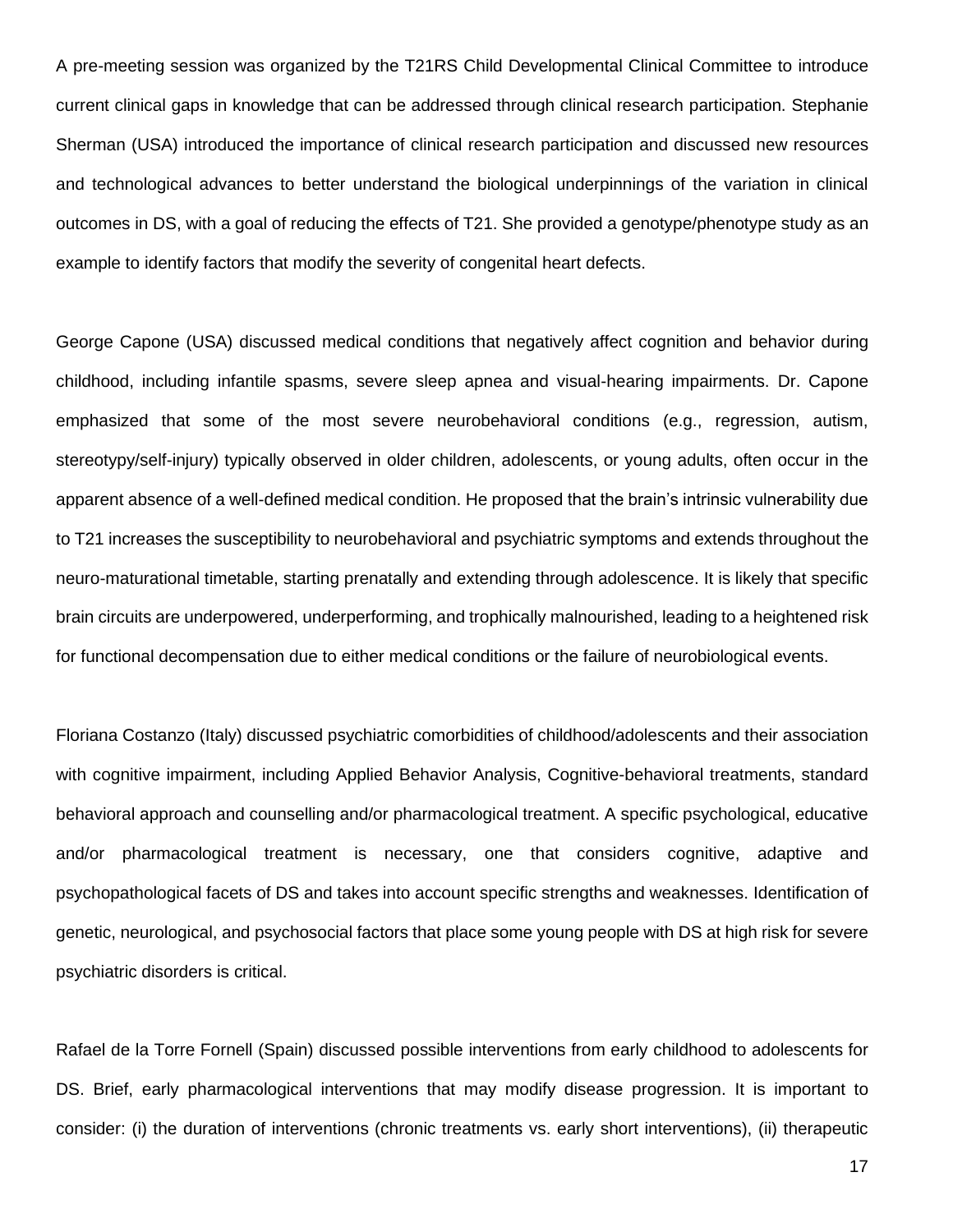effects seen in children may be lost in adults, (iii) prenatal interventions in DS may have some potential. Treatments enhancing the altered synaptic plasticity postulated in DS may be useful and include pharmacological (e.g., GABA, endocannabinoids, DYRK1A) and non-pharmacological (e.g. non-invasive brain stimulation, such as transcranial direct-current stimulation) options. Therapeutic developments should be combined with functional cognitive training to maximize their effectiveness.

### *Health co-morbidities in older adults with DS – assessment and diagnosis*

A pre-conference symposium focused on contemporary health issues in adults with DS was organized by the T21RS clinical committee and chaired by André Strydom (UK).

Anne-Sophie Rebillat (France) presented clinical data on obstructive sleep apnea (OSA), a modifiable risk factor of cognitive dysfunction. Dr. Rebillat reported that 77.4% of 31 adults with DS had OSA, and 48.4% had severe OSA. Results were similar to previously reported systematic screening for OSA in 47 nonsymptomatic individuals, of whom 72.3 % had OSA including 31.9 % with severe OSA in Europe (Giménez et al. 2018) and in the USA (Cornacchia et al. 2019). These data confirm that subjective evaluation underestimates the presence of apneas in individuals with DS and that objective sleep measures and systematic screening are essential. Therapies and management include lifestyle changes well as Continuous Positive Airway Pressure (CPAP). CPAP increases quality of life of individuals with OSA, with or without DS, but there are significant compliance issues and further research is required to adapt CPAP to the needs of DS individuals and their families.

Tonnie Coppus (the Netherlands) presented data from their longitudinal study of aging adults with DS. DS individuals start to age prematurely compared to controls and can be considered "old" at the age of 40-45, due to the development of typical aging-related comorbidities. However, clear data on the prevalence of chronic diseases and conditions (and their treatments) are lacking and further epidemiological studies are needed to identify risk factors. Nevertheless, recent research confirmed that activities of daily living are impaired by these co-morbidities and there is a need for evidence-based and standardized care to better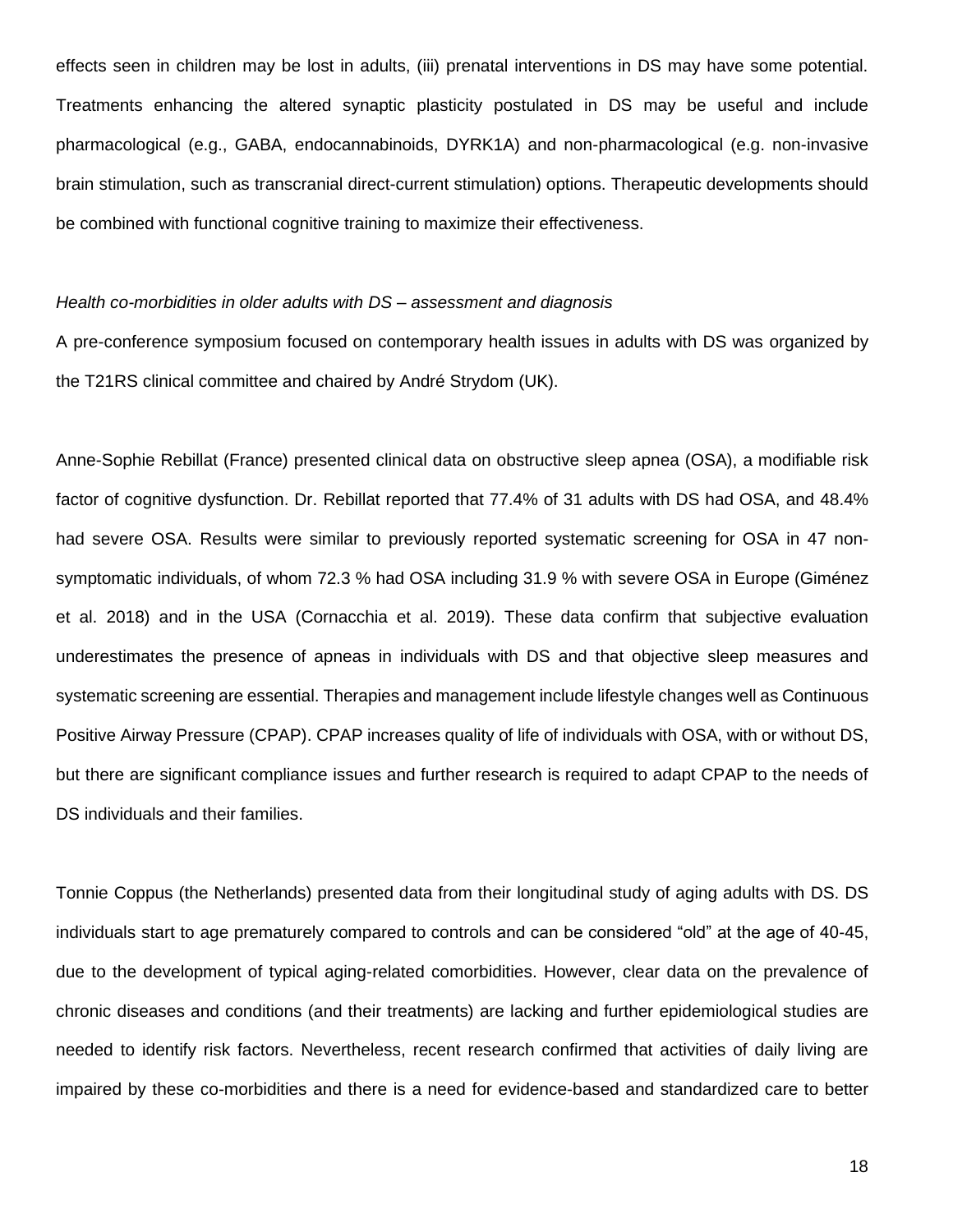support better management of multi-morbidity to improve the quality of life and survival of people with DS (Coppus 2017).

Sharon Krinsky-McHale (USA) discussed findings from their longitudinal study on the cognitive profiles of older individuals with DS (DS) and how to distinguish the changes of dementia-free individuals from those exhibiting changes due to dementia (Krinsky-McHale and Silverman 2013). Results show that a wide array of neuropsychological measures that demonstrate utility in distinguishing individuals by dementia status and emphasized that it is necessary to factor in lifelong cognitive functioning when dementia status is being evaluated (Krinsky-McHale et al. 2017). They concluded that working definitions of mild cognitive impairment-DS and AD-DS are needed referenced to individual decline rather than population-normed performance.

Mary McCarron (Ireland) reviewed dementia management and maintenance of functional abilities of older individuals with DS, and highlighted the need for a support model that included counseling; psychological and medical surveillance with regular adjustments to care plans, end of life care plans, and supports to caregivers (Dodd et al. 2018). Health and care organizations should recognize the greater likelihood of physical symptoms, co-morbidities, immobility and neuropathological deterioration to ensure ongoing highquality care while community-based innovations could improve quality of life (McCarron et al. 2018)).

## *Leukemia in Children with DS*

Children with DS have an increased risk of developing leukemia, higher treatment related morbidities and increased rate of relapses compared to typical children. Sébastien Malinge (Australia) discussed the relationship between DS and B-cell leukemia. Children with DS have a 27-fold increased risk of developing B-cell acute lymphoblastic leukemia (DS-ALL). Dr. Malinge characterized 29 primary B-ALL T21 samples, including 8 DS-ALL, and found a high incidence of somatic mutations leading to RAS/MAPK pathway activation in 75% (22/29) of B-ALL samples with T21. In vitro, overexpression of the constitutively active mutant KRAS<sup>G12D</sup> was found to cooperate with T21 to increase the clonogenic potential of murine CFU-preB colonies, and alter transcriptional programs of hematopoietic stem cell and B cell differentiation. In preclinical studies, inhibition of the kinases MEK1/2, downstream of RAS, decreases leukemia burden in DS-ALL PDX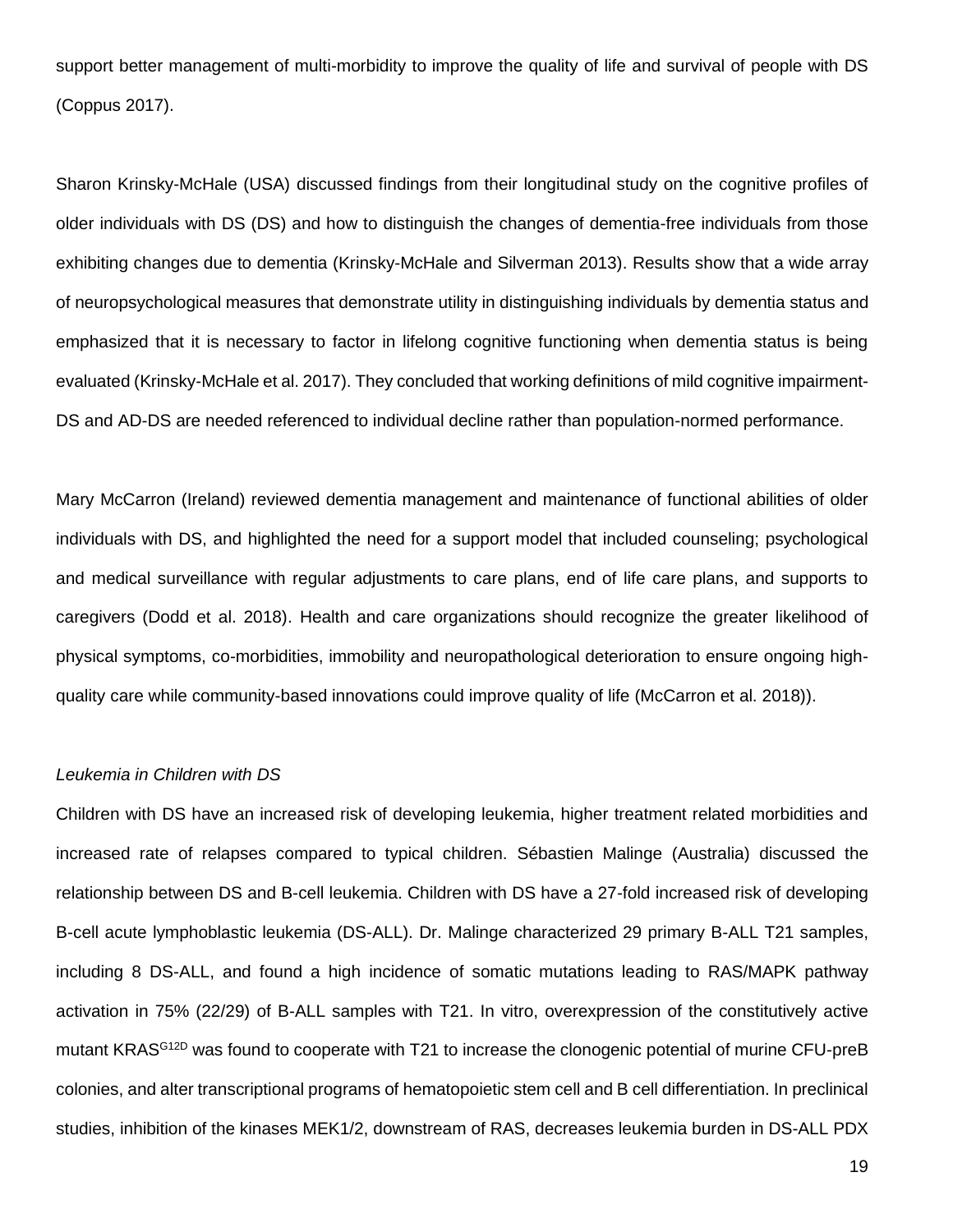models, and synergizes with conventional chemotherapeutic agents such as Vincristine, to further enhance their survival (Laurent et al. 2020). The establishment of a comprehensive cohort of DS-ALL models showed that adding the MEK1/2 inhibitor trametinib to current chemotherapy is a promising strategy to improve the outcome of children with DS who have B-cell leukemia.

Jeanne Lawrence (USA) addressed the value of XIST-based "trisomy silencing" as an experimental approach to understand DS pathogenesis, and to the longer-term prospect that "chromosome therapy" could be biological feasibility. In hematopoietic differentiation of T21 iPSCs, induced XIST expression and trisomy silencing consistently corrected the over-production of megakaryocytes and erythrocytes, which underlies high risks of transient myeloproliferative disorder and leukemia in DS. Additionally, XIST-based trisomy silencing in neurons, rather than at an early stem cell stage, resulted in chromosome silencing. Hsa21 mRNA levels were fully reduced to disomic levels in both neural stem cells and neurons, demonstrating that pluripotency is not required to substantially dosage compensate T21 (Czerminski and Lawrence 2020).

Andrew Lane (USA) presented recent work using DS mouse models to study HMGN1, linked to acute leukemia. In addition to the markedly increased risk of leukemia in constitutional T21, he discussed that among children and adults with ALL and AML but without DS, somatic gain of 21q22 is a recurrent acquired DNA copy number variant. HMGN1 is a chromatin remodeling protein that binds to nucleosomes to modulates chromatin accessibility and gene expression. In loss-of-function experiments in Ts1Rhr and Ts65Dn mice, HMGN1 was critical for self-renewal of lymphoid progenitors and promotion of leukemia. HMGN1 promotes amplification of lineage-specific transcriptional programs at the chromatin by increasing accessibility. Using multiplexed, indexed T7 ChIP-seq (Mint-ChIP), H3K27 acetylation at promoters and enhancers was particularly amplified by HMGN1 overexpression. Analysis of HMGN1 activity in hematopoietic stem and progenitor cells showed that HMGN1 promoted clonal advantage in hematopoietic stem cells and impaired myeloid differentiation. Dr. Lane showed new therapeutic targeting of HMGN1 effects on histone modifications via inhibition of the histone acetyltransferases CBP/p300, which reversed the abnormal myeloid differentiation in T21 models.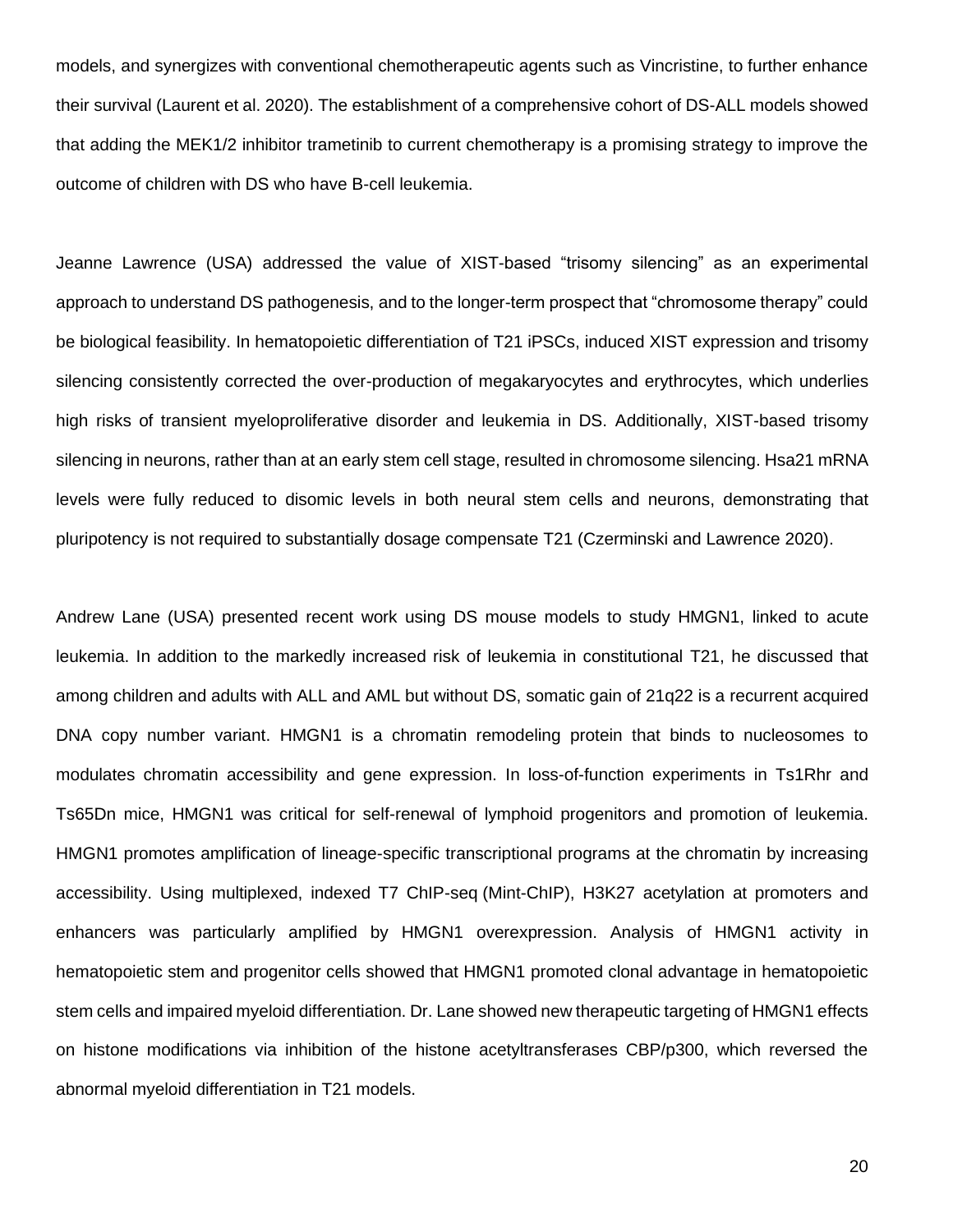#### **DS and AD**

Within the past 25 years, the average lifespan for a person with DS has doubled, from 30 to 60 years and with the increased lifespan has come the realization that people who have DS are at significantly elevated risk of developing early onset AD (Wiseman et al. 2015).

Li-Huei Tsai (USA) gave a plenary lecture focused on gamma oscillations (30–90 Hz) that are associated with higher-order cognitive functions and are disrupted in several AD mouse models. Dr. Tsai has shown that gamma oscillations can be evoked non-invasively with optogenetics via a light programmed to flicker at 40 Hz (Iaccarino et al. 2016). Gamma oscillations could be restored to normal levels in AD mouse models using this method and changes in AD-associated pathology, including cellular changes and reduced phospho-Tau and decreased amyloid plaques accompanied the normalization of gamma oscillations. Further, mice had improved spatial and recognition memory in response to increased gamma oscillations (Martorell et al. 2019). These data present a compelling model for therapeutic intervention to improve cognitive function.

#### *Neuroimaging Biomarkers for AD in DS*

Despite early evidence of AD pathology, a wide variation in age at onset of dementia exists. Neuroimaging techniques provide the opportunity to detect these pathologies and track their trajectory over the course of disease development.

Sigan Hartley (USA) discussed the association between cognitive functioning and PET β-amyloid in adults with DS prior to the onset of clinical AD. As part of the Alzheimer's Biomarkers Consortium – DS (ABC-DS) study, DS participants were administered an extensive neuropsychological battery and neuroimaging scans of brain structure, function and AD-related pathology. Decline in cognitive functioning started in the 40s, becoming more marked in the 50s for episodic memory, working memory language (both expressive and receptive), adaptive living, motor coordination and planning, and visuospatial construction. Longitudinally, PET β-amyloid accumulation was related to an accelerated rate of decline across time points for expressive and receptive language, episodic memory, visual attention, visuospatial construction, and motor planning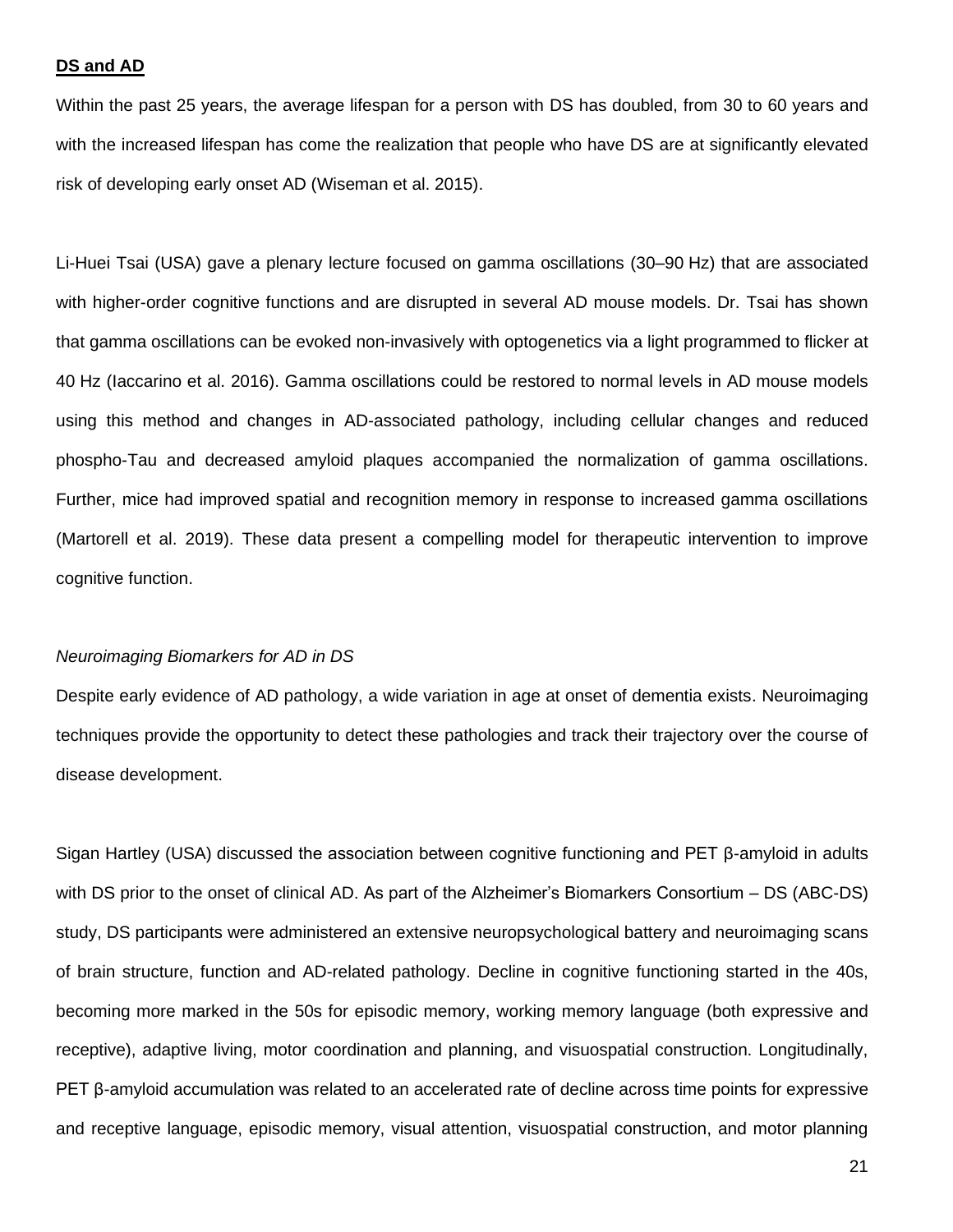and coordination. Establishing this connection between preclinical AD biomarkers and declines in cognitive functioning will provide critical information for guiding therapeutic trials for the prevention of AD in the DS and general populations.

Adam Brickman (USA) discussed the distribution of magnetic resonance imaging (MRI)-derived cerebrovascular lesions in older individuals with DS and comparison across diagnostic categories (unaffected, MCI-DS, dementia) in the ABC-DS study. Because individuals with DS have relatively low prevalence of vascular risk factors, such as hypertension and diabetes, this provides an opportunity to study cerebrovascular disease in AD without confounds of systemic vascular disease. DS individuals have dramatic differences in cerebrovascular markers across the diagnostic groups. Elevated WMH volume, a greater prevalence of infarcts and cerebral microbleeds, and enlarged perivascular spaces associated with MCI-DS and dementia are present in DS compared to the unaffected group. Thus, cerebrovascular disease is a driver of AD-related symptoms, and perhaps pathogenesis, and point to new possible therapeutic targets.

Elizabeth Head (USA) introduced studies of the presence of microbleeds in the DS brain and their relationship with cerebral amyloid angiopathy (CAA) and  $\beta$ -amyloid. Brain autopsies revealed CAA was more extensive in cases of DS dementia in the frontal and occipital cortex than that observed in sporadic AD (non-DS) and age-matched controls. Microbleeds are also more prevalent in DS dementia compared to controls but similar to sporadic AD and are seen after age 30 years in DS and their presence rapidly increases in a regionally dependent matter. Cerebrovascular neuropathology may be a critical factor driving dementia in people with DS and may interact with AD neuropathology to lead to earlier ages of onset or more rapid progression.

Michael Rafii (USA) presented results from the DS Biomarker Initiative that demonstrated that plasma NF-L levels correlate with standard biomarkers of AD pathology such as amyloid PET, tau PET, hippocampal atrophy as well as cognitive and functional decline. Plasma NF-L correlated in a statistically significant way with amyloid load (as assessed with florbetapir PET) as well as with markers of neurodegeneration (regional cerebral glucose metabolism as assessed with FDG PET and hippocampal atrophy). Specifically, in regions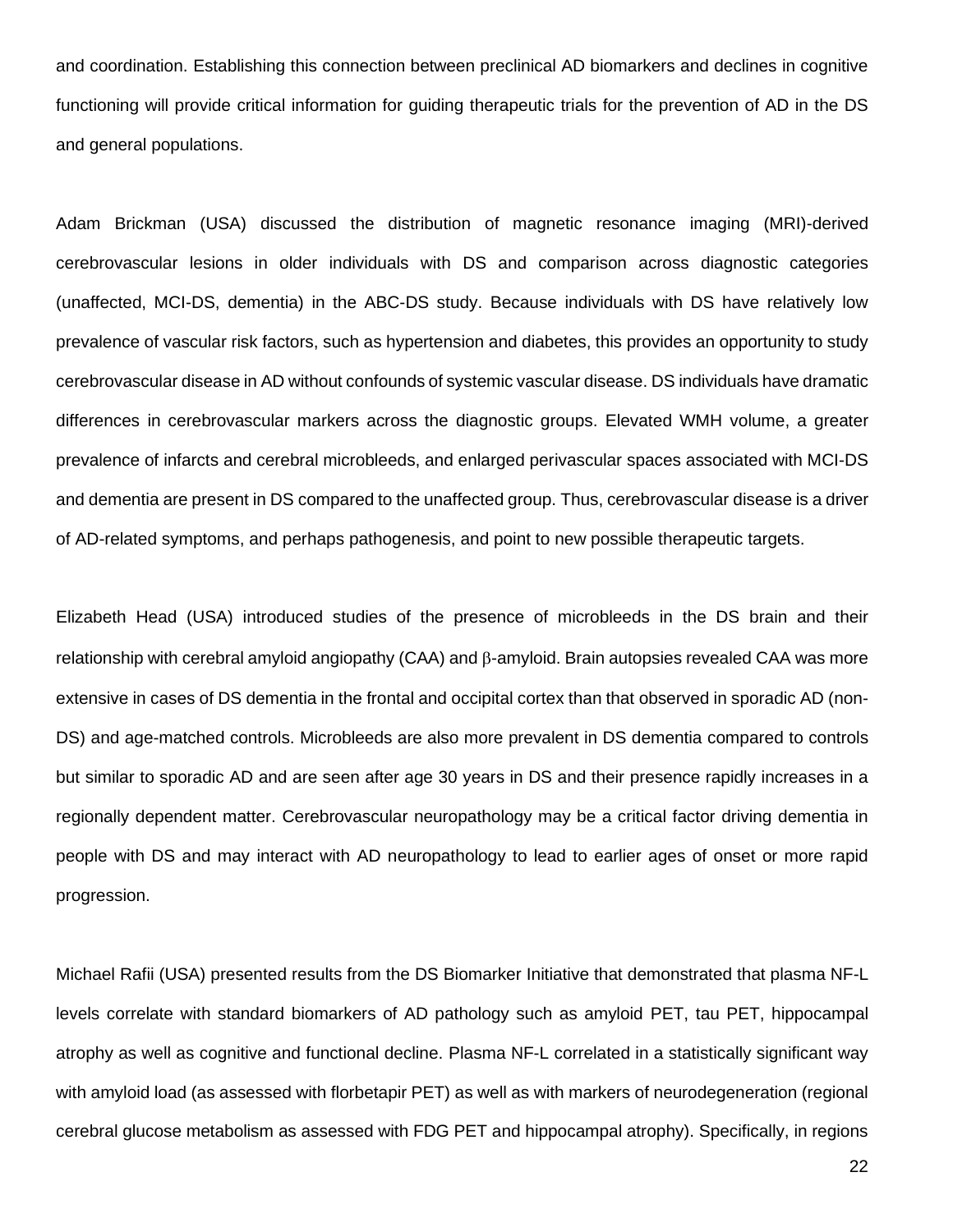that are important to AD pathophysiology (i.e., precuneus and posterior cingulate gyrus), there were statistically significant relationships with plasma NF-L and imaging markers of pathology. In addition, there were statistically significant inverse correlations with cognitive performance as measured by the Cambridge Neuropsychological Test Automated Battery (CANTAB) Paired Associate Learning test as well as informantbased measures of memory function, the Observer memory questionnaire-parent form (OMQ-PF). Plasma NF-L is associated with progressive neurodegeneration as well as with declines in cognitive and functional measures in adults with DS and may serve as a useful outcome measure in clinical trials.

## *The Role of Inflammation and NGF dysfunction in cognitive decline and AD pathology in DS*

Results from a multi-site project between researchers in Canada, USA and Spain to study the role of nerve growth factor (NGF) metabolism and chronic inflammation in the development of AD in DS were presented. Florencia Iulita (Canada) showed that brains and plasma samples from individuals with DS have higher levels of proNGF (NGF precursor) and MMP-9 activity (NGF degrading enzyme). While an increase in neuroserpin (a tPA inhibitor which prevents proNGF maturation) was observed in frontal cortex, no changes were apparent in plasma. In contrast, levels of the metallo-proteases MMP-1and MMP-3 (which activates MMP-9) as well as of the inflammatory markers TNF-α, IL-6, and IL-10 were elevated in plasma from adults with DS, both with and without dementia. The longitudinal within-subjects yearly increase in plasma proNGF correlated with greater cognitive decline at year 2 of follow up. In addition, higher Aβ42 at baseline, increased TNF-α at follow-up, lower baseline IL-8 and decrease in IL-8 over follow-up were the strongest predictors of prospective cognitive deterioration. These data support the combination of biomarker analysis with cognitive assessments for the identification of individuals at risk of dementia.

CSF biomarkers effectively contribute to AD diagnoses in the general population. Blood biomarkers with the Single molecule array (SIMOA) technology provide a novel opportunity to explore AD pathophysiology using plasma biomarkers. Juan Fortea (Spain) reviewed the evidence on the diagnostic performance of plasma and CSF biomarkers in this population and presented new data on the natural history of fluid AD biomarkers in DS from the Down Alzheimer Barcelona Neuroimaging Initiative (DABNI) cohort, showing the trajectory of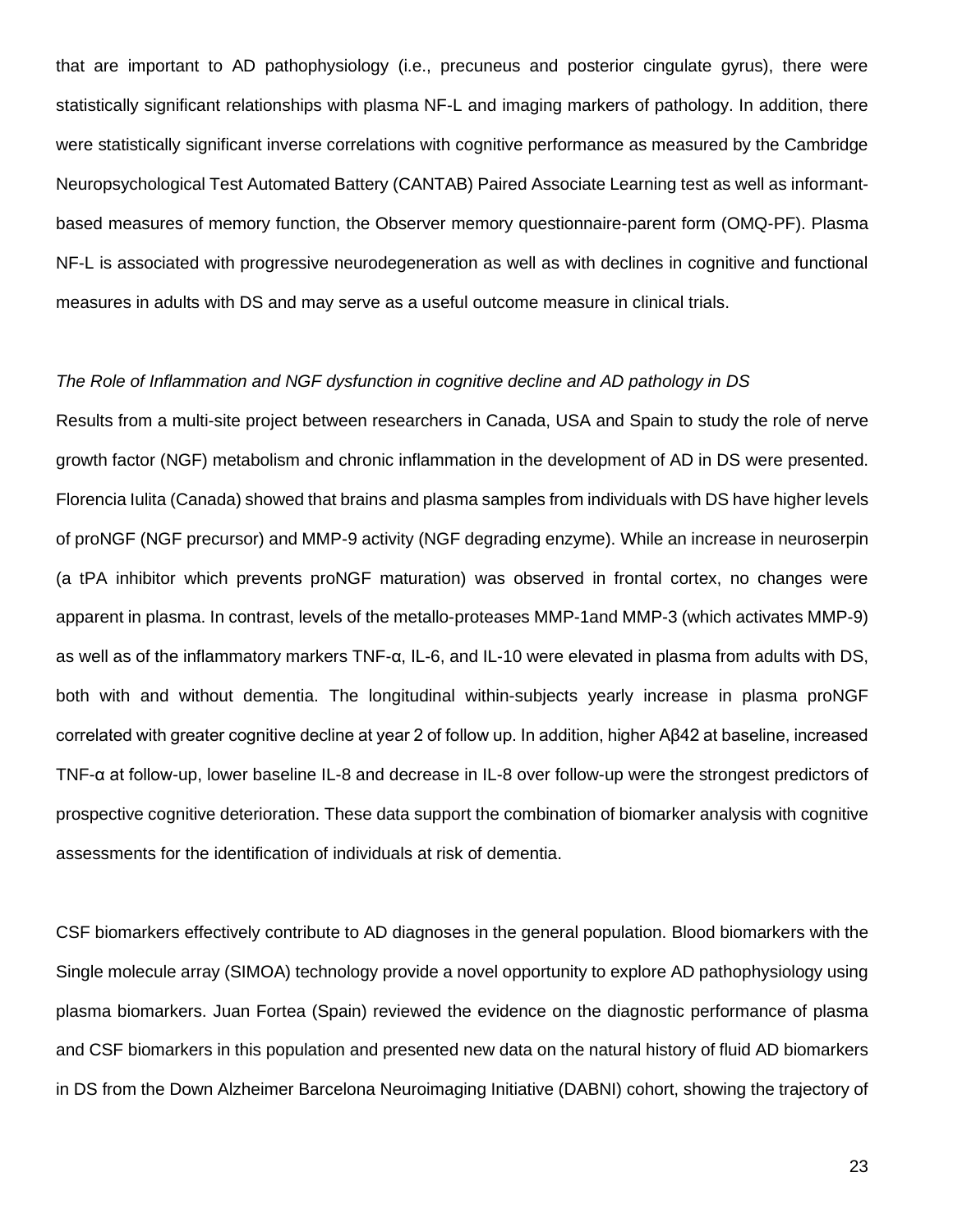all fluid biomarkers in relation with age. The results support the use of these biomarkers in clinical practice and clinical trials (Fortea et al. 2020).

Maria Lioudyno (USA) presented analysis of the progression of AD-like pathology in T21 (T21) neuronal cultures derived from postmortem human fetal cortical samples to define temporal and mechanistic relationships between different pathological processes. Progressive dystrophy of neurites in T21 neurons was accompanied by increased phosphorylated tau and Aβ (Ser8-pAb), as well as by oxidative stress. As none of these pathological features were prevented by treatment with a gamma-secretase inhibitor, ABindependent mechanisms are likely to play equally important pathogenic roles. The results indicate that combination therapies simultaneously targeting amyloidosis, neuroinflammation, oxidative stress and neurotrophic deficiency could successfully prevent neurodegeneration in DS.

### *AD in the context of the trisomy of Hsa21 – preclinical studies*

William Mobley (USA) pointed to the exciting recent findings of research from preclinical models exploring the how other genes on chromosome 21 may modulate AD development in DS.

Fei Liu (USA) focused on the role of *Dyrk1a* on Tau pathology. In the Ts65Dn mouse brain, in which Dyrk1a is overexpressed, phosphorylation of tau and the ratio of 3R /4R-tau were increased compared to controls. Moreover, in the brains of people with DS, the Dyrk1a level correlated with hyperphosphorylation of tau and the level of 3R-tau. Thus, up-regulation of Dyrk1A due to T21 may contribute to tau pathogenesis by phosphorylation of tau and through increased 3R-tau expression.

Carmen Martinez-Cue (Spain) discussed the role of *Dyrk1a* gene dosage on neurodegeneration in the Ts65Dn mouse model. Normalizing gene dosage of *Dyrk1A* (from 3 to 2-copies) rescued the density of senescent cells, prevented cholinergic neuron degeneration, reduced APP expression, and reduced Aβ and tau levels (García-Cerro et al. 2017). Dr. Martinez-Cue also reported that chronic administration of anti-IL17A partially improved cognitive function, reduced the expression of several pro-inflammatory cytokines and the density of activated microglia, and normalized APP and Aβ1-42 levels in the Ts65Dn mouse model (Rueda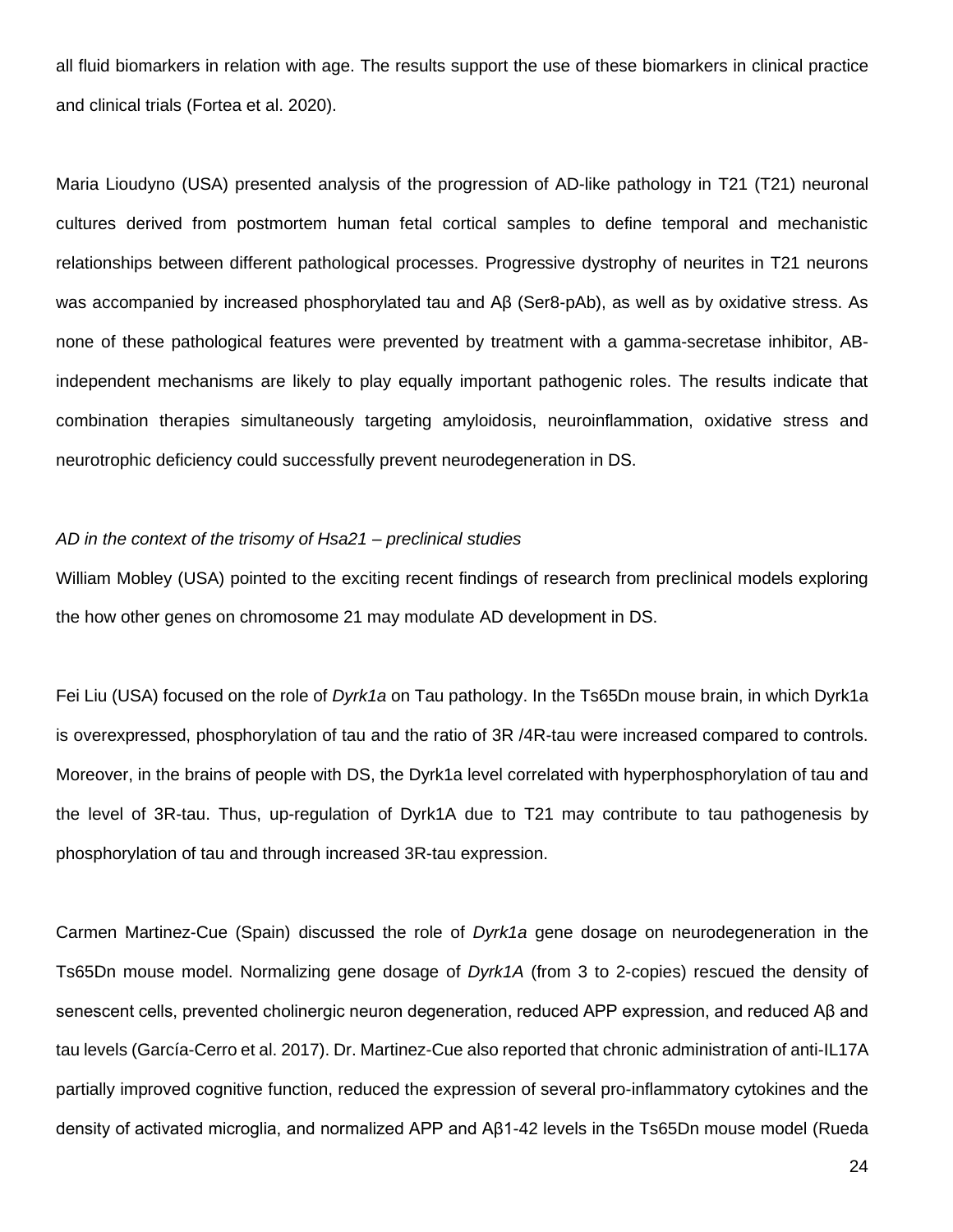et al. 2018). These data point to the possibility that modulation of neuroinflammation may be a useful therapy for the treatment of AD in DS.

Using a panel of mouse models of DS, Frances Wiseman (UK) is exploring which Hsa21 genes are sufficient to modulate APP/Aβ. She crossed mouse models of DS (Tc1, Dp2Tyb, Dp3Tyb, Dp10Yey and Dp17Yey) with a conventional mouse model of amyloid deposition (J20 APP transgenic) to determine how an additional copy of the Hsa21 genes affect APP/Aβ biology. T21 (in the absence of increased *APP* gene dose) modifies Aβ deposition; the underlying mechanism likely includes modulating the catabolism and resultant aggregation of Aβ via an effect on Aβ 40/42 ratio (Wiseman et al. 2015). These data suggest that people who have DS may have an increased risk of developing AD not only due to trisomy of *APP* but also because trisomy of other chromosome 21 genes.

Tomer Illouz (Israel) reported on a maternal anti-Aβ1-11 vaccination strategy for amyloid prevention in the 5xFAD model of amyloid deposition. Transgenic pups that had maternally-induced anti-Aβ antibodies, were actively vaccinated with either the Aβ1-11 or sham vaccine. Maternal vaccination provided passive immunization, as anti-Aβ antibodies were present in the circulation prenatally at E18 and postnatally at P28. Maternal vaccination alone, and maternal vaccination added to active postnatal vaccination, each reduced cortical Aβ levels to similar extents, suggesting that early maternal immunization is sufficient to elicit Aβ clearance. Maternal Anti-Aβ immunization confers long-term beneficial effects in mice, likely by mediating Aβ-clearance. The exciting possibility was suggested that prenatal vaccination may be considered as means to prevent AD in DS

Dean Nizetic (Singapore and UK) discussed the role of the Hsa21 gene *BACE2* in the suppression of AD neuropathology in iPSC derived cerebral organoid DS model. BACE2 is an aspartic-like protease, which can cleave APP as a β- and θ-secretase, and Aβ. T21 organoids secreted increased BACE2 product peptides compared to isogenic euploid and duplication of the *APP* locus controls. Using CRISPR/Cas9 gene editing Dr. Nizetic's team corrected *BACE2* gene copy number from 3 to 2 in T21 organoids and this decreased the relative abundance of BACE2-related Aβ cleavage fragments and surprisingly triggered early and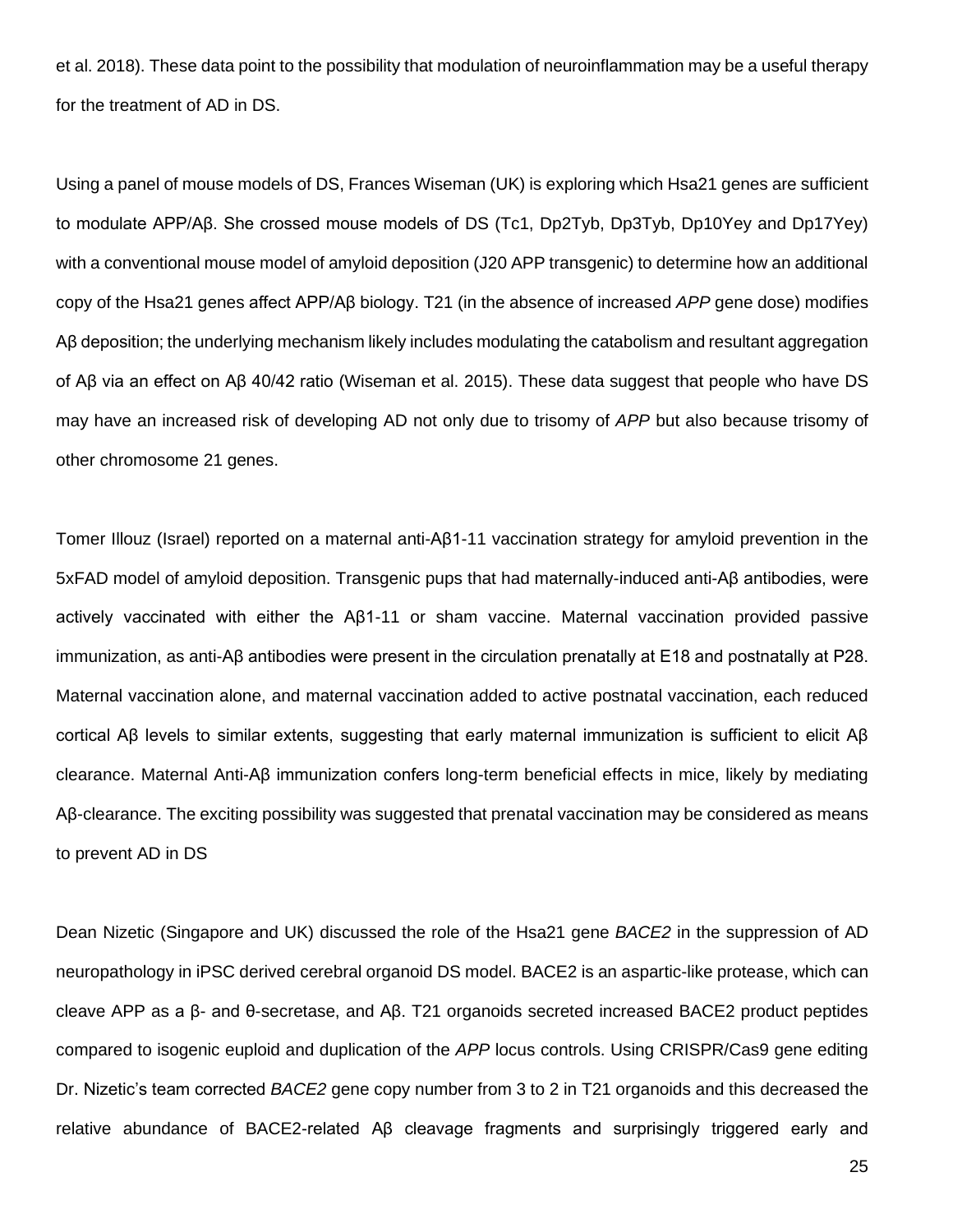accelerated AD-like pathology in T21 organoids (Alic et al. 2020) including insoluble amyloid deposits, and pathologically altered Tau. Results suggest increased *BACE2* may slow the development of AD neuropathology in DS.

In his plenary talk, André Strydom (UK) summarized findings from the London DS consortium (LonDownS), one of the first large-scale multidisciplinary studies exploring the causative mechanisms and predictive phenotypes associated with AD in DS. The LonDownS team showed that decline in memory abilities of DS individuals may start during their early 40s (Startin et al. 2019), several years before mean diagnosis of dementia at age 54 (Sinai et al. 2018). Yet people with DS have been largely excluded from clinical trials due to a lack of reliable data on how the disease progresses, and concerns about reliability of outcome measures. Dr. Strydom outlined how new findings on plasma biomarkers in DS, particularly neurofilament light, a marker of neurodegeneration (Strydom et al. 2018b), in combination with sensitive measures of cognitive decline and accounting for the effect of genetic factors such as APOE could help to define the stages of dementia (Firth et al. 2018) and transform the prospects for individuals with DS by enabling clinical trials of treatment to prevent or delay AD (Strydom et al. 2018a). Neuropathological studies of brain material from DS individuals and those from duplication of only the APP region on Hsa21 suggest some protection against severity of cerebral amyloid angiopathy (Mann et al. 2018).

## *Endpoints for clinical trials*

Clinical geneticist Clotilde Mircher (France) presented results from the ACTHYF single-center, randomized, double-blind, placebo-controlled phase 3 clinical trial assessing the efficacy of L-thyroxin and/or folinic acid treatment on psychomotor development in 143 6-18 month old infants and toddlers with DS. Exclusion criteria included congenital heart disease, neurologic abnormalities, problems with vision and a history of premature birth. The trial included four treatment arms: 1) placebo, 2) folinic acid, 3) L-thyroxin, or 4) folinic acid + Lthyroxin. The primary efficacy endpoint concerned change in the global development quotient (Griffiths Mental Development Scale) after one year of treatment versus baseline. The results show no effect of treatment and no differences between males and females. Despite these negative results, Mircher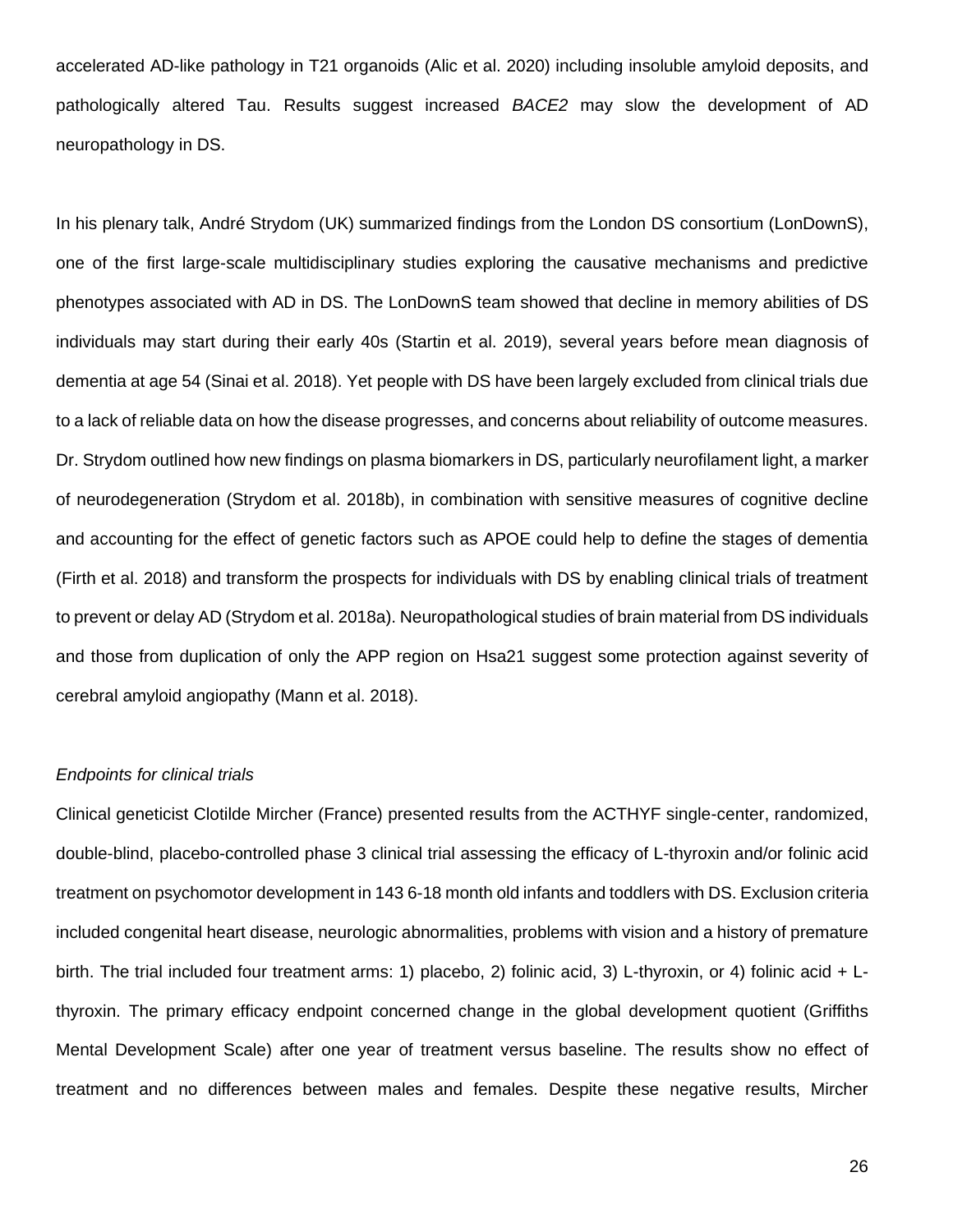highlighted important lessons learned from the study, including issues of the inclusion rate, psychometric evaluation and variability in outcome measures that should be considered for future clinical trials.

Bessy Benejam (Spain) discussed proposed improvements in the Cambridge Cognitive Examination for Older Adults with DS (CAMCOG-DS) assessment tool to enhance the applicability of this neuropsychological test in people with DS. Dr. Benejam explained why specific items in the original CAMCOG-DS relating to, among others, memory, abstract thinking and language were problematic, and showed the pragmatic solution developed by multiple European neuropsychologists. An improved scoring system for the drawing and copying task (praxis) was proposed as well. Importantly, Benejam showed data demonstrating that the CAMCOG-DS is applicable in healthy (asymptomatic) people with DS with mild (100%) and moderate (97%) intellectual disability, and in 56% of those with a severe intellectual disability. However, the test is not applicable in 44% of the severely and virtually none of the profoundly disabled individuals. Other measures are needed in this subpopulation. With the onset of AD dementia, the applicability of the CAMCOG-DS decreased in all groups (level of intellectual disability), but remained very useful.

James Hendrix (USA) introduced the DS Clinical Trials Network, a network of 11 US sites with greater than 5000 individuals with DS aims to 1) advance effective treatments, 2) translate basis research into more DS clinical trials, and 3) significantly and tangibly improve care for people with DS. In June 2019, the first study was launched within this network, the *Longitudinal Investigation for Enhancing DS Research* (Life-DSR) study. This observational natural history study, in which 270 adults with DS (≥25 years) will be followed over the course of two years, aims to characterize an adult population and develop sensitive/validated assessment instruments for future prevention clinical trials for AD. Plasma samples will be collected and stored for future biomarker research. Cognitive and functional tests will be performed at each visit (baseline, 1- and 2- year follow-up).

Laura Videla (Spain) showed that the CAMCOG-DS battery and Cued Recall Test (CRT) detected cognitive decline related to AD with good sensitivity and specificity in people with DS with a mild or moderate intellectual disability, but not in those with severe or profound intellectual disability (limited applicability).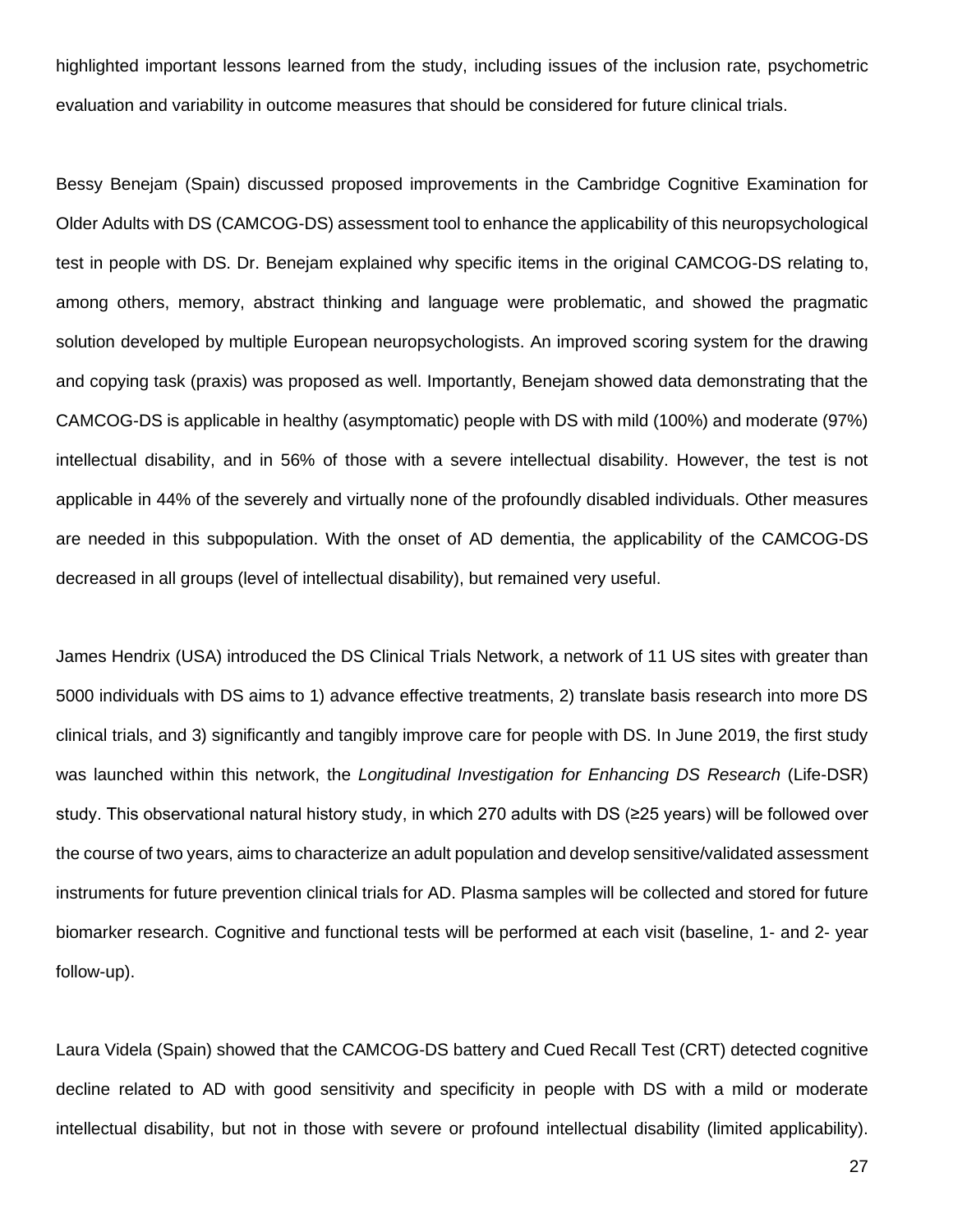Videla subsequently define optimal cut-off points for these tests using two approaches (normative data and ROC).

Meifang Xiao, (USA) presented results showing reduced levels of Neuronal pentraxin 2 (NPTX2) that plays a role in parvalbumin-interneuron mediated inhibition, in brain and CSF of both AD and DS individuals. Interestingly, CSF NPTX2 also correlated with specific cognitive performance measures and predicted cognitive decline in AD individuals. In DS, CSF NPTX2 was found to correlate with glucose metabolism (FDG-PET) and cortical thickness (MRI).

# **Fostering the new generation of researchers**

Nearly 40% of attendees were students and post-doctoral fellows that represent the next generation of DS researchers. To fulfill the mission of T21RS to stimulate young members to carry out high-level research and recognize their merit with financial support, the Annette Karmiloff-Smith and Michael Harpold Thesis Awards were presented to honor the memory of influential T21RS members. Dr. Renata Bartesaghi (Italy) presented the Annette Karmiloff-Smith Dissertation Award to Nadine Aziz (USA), whose PhD thesis was entitled "Histological, cellular, and molecular abnormalities in forebrain and spinal cord of three distinct mouse models of DS" (Aziz et al. 2018). Eric Hamlett (USA) received the Michael Harpold Dissertation Award for his PhD thesis entitled "Investigations at the crossroads of DS and AD" (Hamlett et al. 2017; Hamlett et al. 2019; Hamlett et al. 2020).

#### **Science and Society Program**

The T21RS Committee for Science & Society session was devoted to exchanging perspectives between scientists and family members. Scientific attendees of the conference were joined by nearly a hundred family members and people with DS. Peter De Deyn (The Netherlands) opened the symposium by stressing the importance of deepening collaboration between scientists and family associations.

Hampus Hillerstrom (USA), presented results from a family survey about DS research completed by 256 parents in 8 countries. Consistent with other surveys, the most prominent medical concerns raised by parents related to AD, cognition, sleep, speech and behavior. However, the survey also showed that a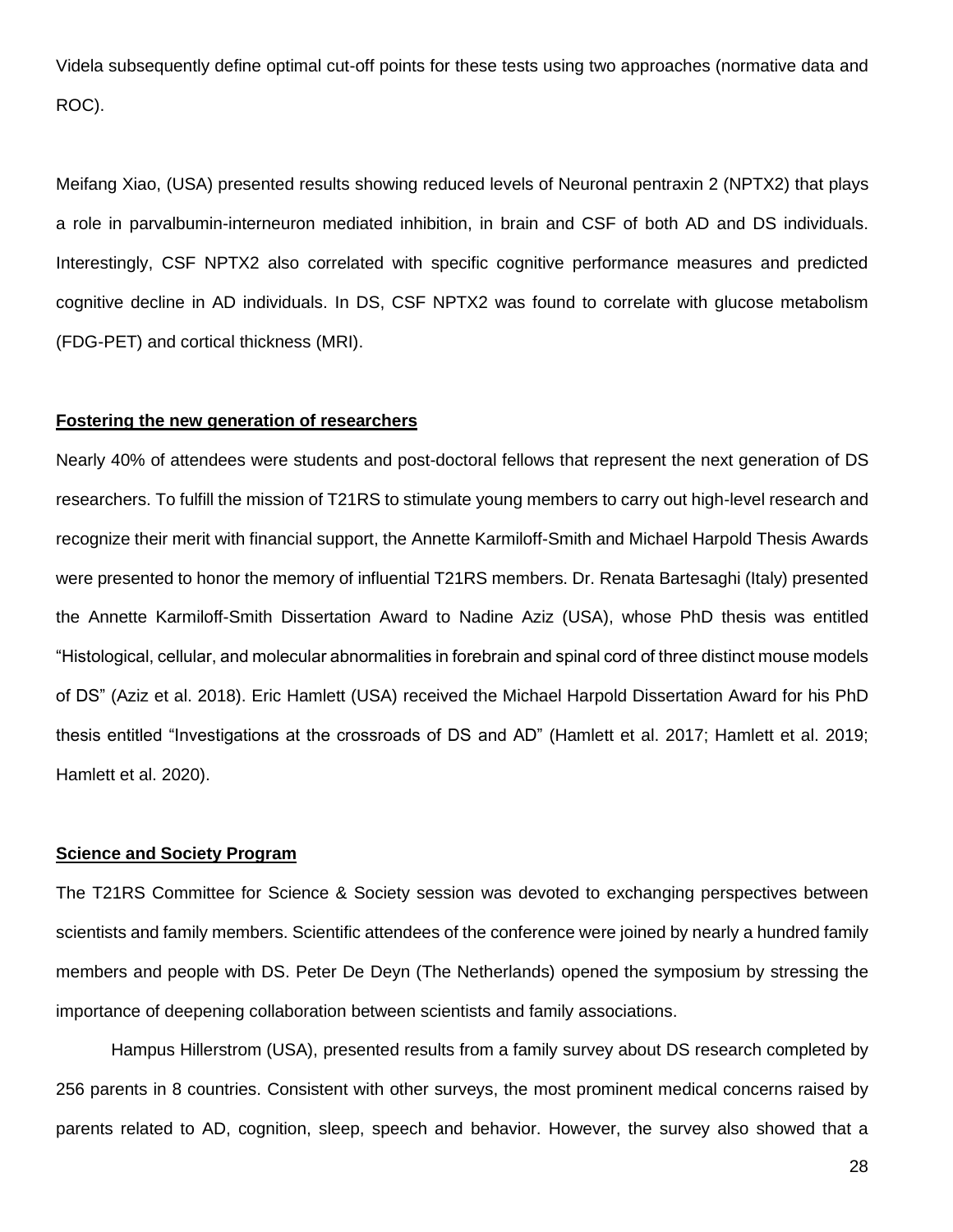substantial number of parents have concerns about risks, transparency and intent of studies. Reasons (not) to participate in studies relate to e.g. distance to the research study site, access to results, the study purpose and the invasiveness of procedures. Finally, Hillerstrom asked the audience to think along about the issue of including minorities in research, such as families with lower income or from non-European descent, which remains a challenge and apparently requires another recruitment strategy.

Juan Fortea (Spain) focused on AD in adults with DS. He stated that we are more aware of comorbidities in children with DS than those later in life. Fortea presented the innovative health plan for adults with DS in Catalonia, which combines annual screenings with the possibility to participate in research. Biomarker studies are a major focus of this cohort study, because 1) the diagnostic performance of biomarkers might be different from the general population, 2) it contributes to understanding AD pathophysiology in DS and 3) it may allow for patient selection and monitoring of treatment efficacy in clinical trials. Fortea briefly highlighted the promising diagnostic performance of the classic AD biomarkers (Aß1-42, t-tau, p-tau) in cerebrospinal fluid, as well as the finding that the Neurofilament light (NfL) concentration in plasma may be useful as well (Fortea et al. 2020). Since blood sampling is less invasive than a lumbar puncture, this plasma biomarkers may change future clinical practice.

Michelle Whitten (USA), gave an overview of how the Global DS Foundation contributes to scientific research, medical care, education and advocacy. One of the main achievements is the establishment of the Linda Crnic Institute for DS, established in 2008 in Denver that hosts over two hundred scientists working on AD, cognition, immunology, stem cells, genetics and leukemia. The foundation also promotes research by lobbying for DS research funding in Washington D.C. and was instrumental in increasing DS research funding at the National Institutes of Health (USA).

An interactive debate led by Peter De Deyn (The Netherlands) focused on 1) donation of blood and tissue – among including post mortem brain donation - for scientific research, 2) communication of study results to participants, and 3) whether studies should have direct benefit do participants. The panel consisted of Diana Bianchi (USA), Lotta Granholm (USA), Elizabeth Head (USA), Alain Dekker (The Netherlands), Juan Fortea (Spain) and Sebastian Videla (Spain). The majority of attendees were in favor of participating in research (even without direct benefit) as long as the aim is clear, the procedure is well-adapted and the approach is respectful. For example, one individual with DS stated: "I think about my death. I want to donate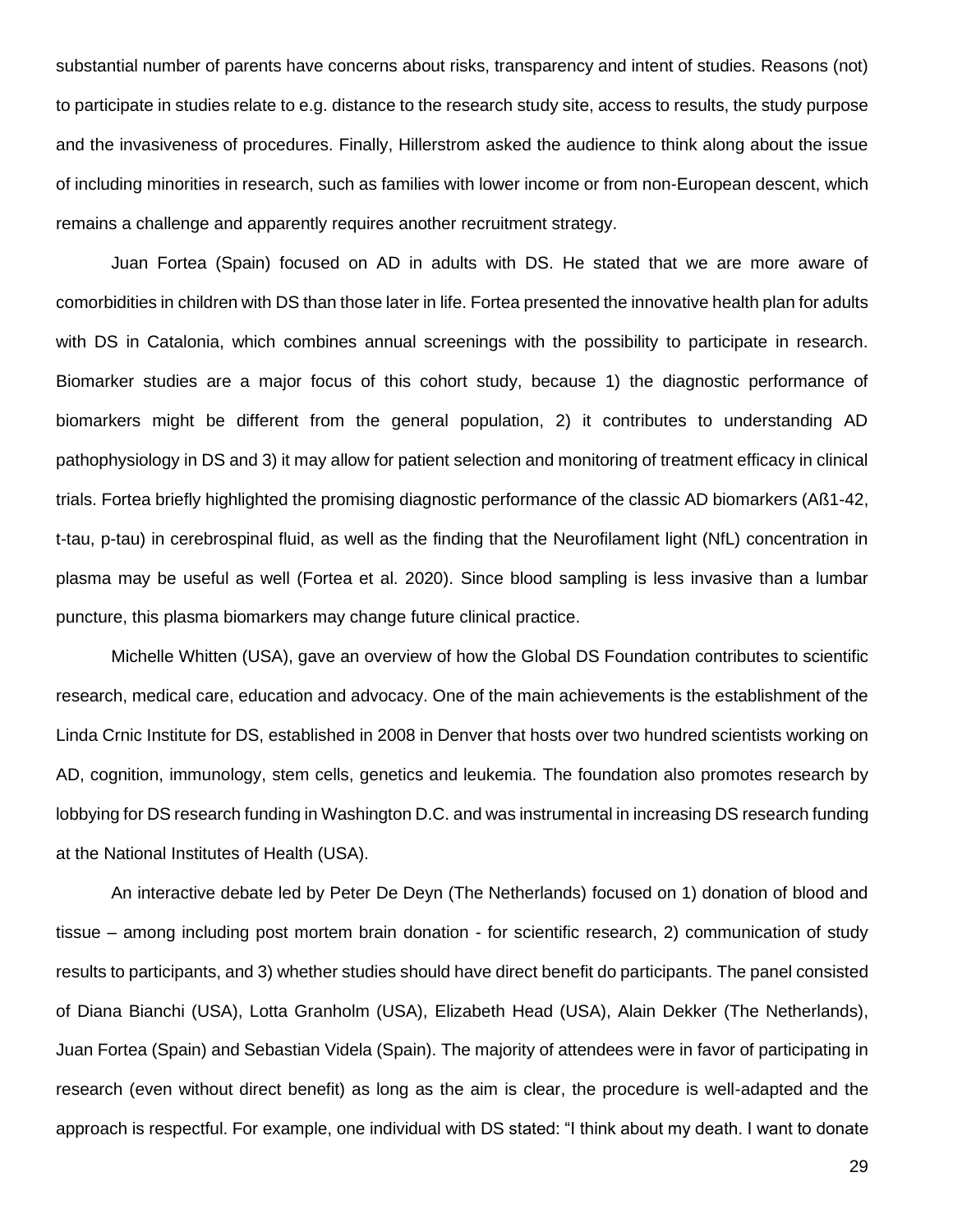my brain." A mother responded by saying, "It is easier to say, than to do. It's more about emotion [when the moment is there]." Acknowledging that such decisions would best be made in advance by the person with DS and his/her family (advanced directive), it was noted that the audience had a pro-research attitude. The panel stressed that collection of blood and tissue samples is of utmost importance. Without samples, researchers will not be able to investigate mechanisms and find novel targets for e.g. cognitive deficits and AD in people with DS.

Jesús Florez (Spain) addressed the topic of autonomy of people with DS and described various circumstances that play a role and what we should (and should not) expect from autonomy. Florez stressed that autonomy cannot be achieved by an easy, single recipe, but that promoting autonomy requires finding a balance, taking into account someone's strengths and weaknesses, actual capabilities and physical and emotional vulnerability. It is not only about promoting decision making, but also about teaching people with DS to accept consequences of their decisions. It is a matter of rights and responsibilities. For each unique individual, the recipe may be different.

The symposium ended with the presentation of the Montserrat Trueta Human Rights Assembly from the Catalan DS Foundation (Barcelona, Spain). Three prominent members of this Assembly who have DS, Andy Trias (president), Montserrat Vilarrasa (secretary) and Ana Rodriguez (responsible of the agenda), enthusiastically presented the work of the Assembly and their own role in this societal initiative.

The Third T21RS International Conference promoted scientific exchanges and defined the most promising research at the basic, translational and clinical levels. The rapid pace of progress that has taken place in the last few years demands effective communication between scientists and clinicians working in the field. The vibrant content of the meeting shows that our community continues to thrive.

## **Acknowledgement**

The conference was supported by the Center for Genomic Regulation (Barcelona, Spain) and enthusiastic help from volunteering students and people with DS . T21RS is the first international nonprofit research society uniting scientists and clinicians studying DS from all over the world. The society was established on the 17<sup>th</sup> of April 2014 in Groningen, The Netherlands. During the conference, Dr. Mara Dierssen (president),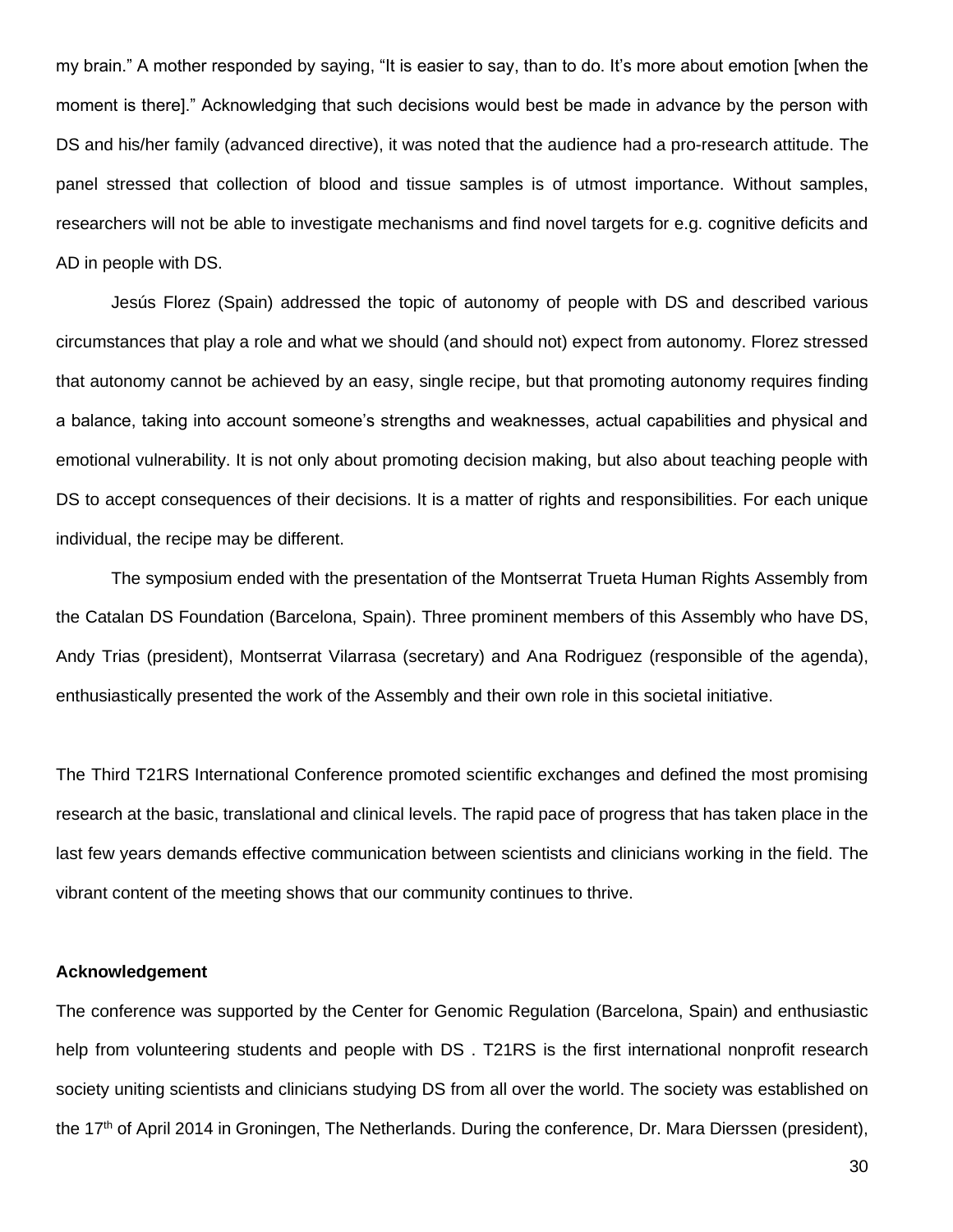Dr. Marie-Claude Potier (secretary), Dr. Alain D. Dekker (treasurer) and the chairmen of the standing committees presented the efforts and initiatives of the society during the annual General Assembly. Conference information, annual reports and more information about the society and the Conference is available at [www.t21rs.org.](http://www.t21rs.org/)

### **Conflict of Interest Statement**

Authors declare no conflicts of interest.

## **Funding Sources**

The T21RS International Conference 2019 in Barcelona was supported by generous donations from La Caixa Foundation (Barcelona, Spain) that offered the conference venue 'Cosmo Caixa' science museum, Fondation Jérôme Lejeune (Paris, France), Lumind-IDSC Foundation (Burlington, Massachusetts, USA), Global DS Foundation (Denver, Colorado, USA), Eunice Kennedy Shriver National Institute Of Child Health & Human Development of the National Institutes of Health under Award Number R13HD098868 (USA), Spanish DS Federation 'Down España' (Madrid, Spain), Fundación Iberoamericana Down21 (Santander, Spain), National DS Society (New York, USA), Fondation AMIPI-Bernard Vendre (Cholet, France), The Company of Biologists (Cambridge, UK) and The Prous Institute for Biomedical Research (Barcelona, Spain), Catalan DS Foundation (Barcelona, Spain).

# **Author Contributions**

All of the authors served as Chairs of symposia at the meeting and wrote relevant sections of the manuscript.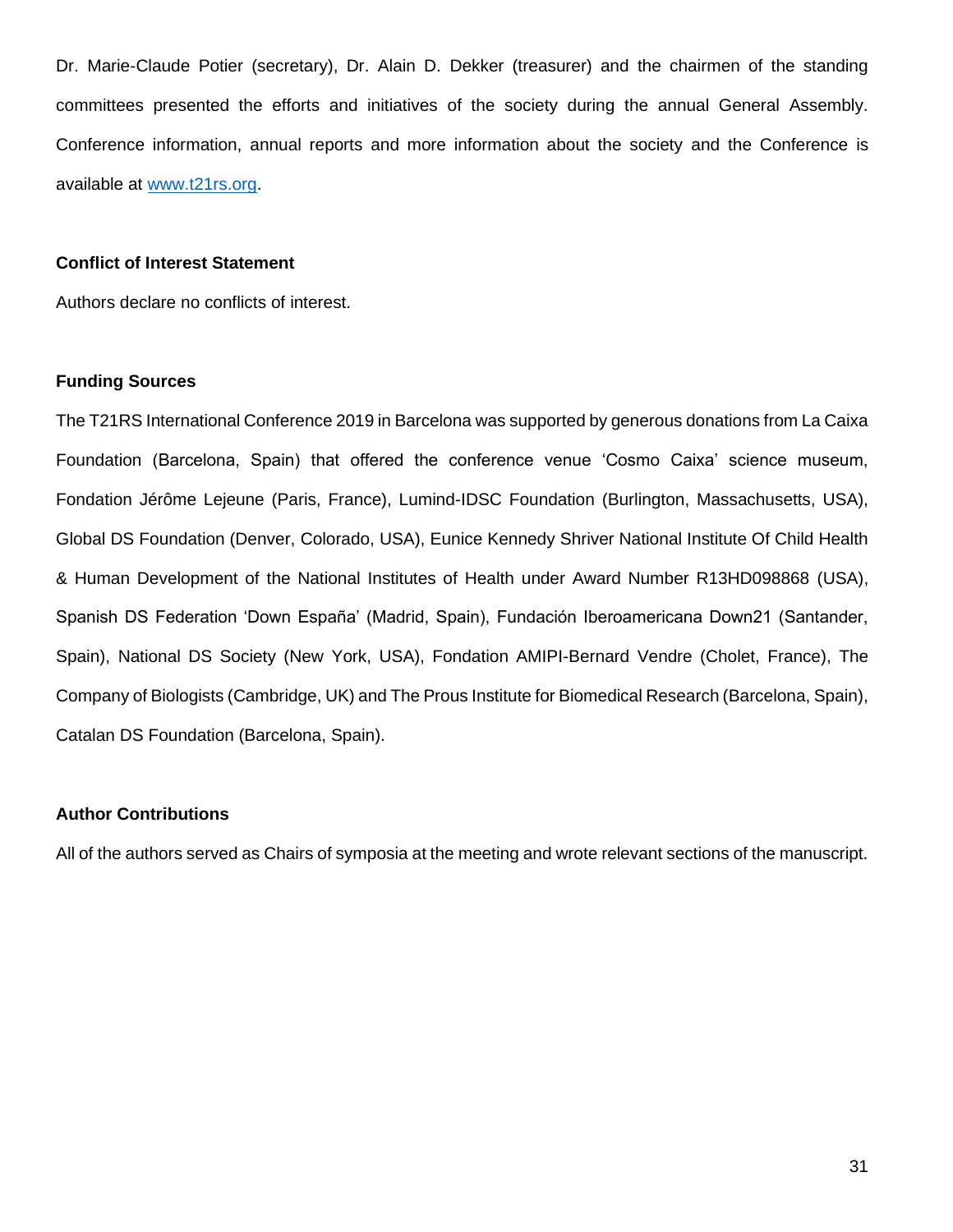## References

Alic I, Goh PA, Murray A, Portelius E, Gkanatsiou E, Gough G, Mok KY, Koschut D, Brunmeir R, Yeap YJ, O'Brien NL, Groet J, Shao X, Havlicek S, Dunn NR, Kvartsberg H, Brinkmalm G, Hithersay R, Startin C, Hamburg S, Phillips M, Pervushin K, Turmaine M, Wallon D, Rovelet-Lecrux A, Soininen H, Volpi E, Martin JE, Foo JN, Becker DL, Rostagno A, Ghiso J, Krsnik Z, Simic G, Kostovic I, Mitrecic D, LonDown SC, Francis PT, Blennow K, Strydom A, Hardy J, Zetterberg H, Nizetic D: Patient-specific Alzheimer-like pathology in trisomy 21 cerebral organoids reveals BACE2 as a gene dose-sensitive AD suppressor in human brain. Molecular psychiatry (2020).

Antonaros F, Ghini V, Pulina F, Ramacieri G, Cicchini E, Mannini E, Martelli A, Feliciello A, Lanfranchi S, Onnivello S, Vianello R, Locatelli C, Cocchi G, Pelleri MC, Vitale L, Strippoli P, Luchinat C, Turano P, Piovesan A, Caracausi M: Plasma metabolome and cognitive skills in Down syndrome. Scientific reports 10:10491 (2020).

Aziz NM, Guedj F, Pennings JLA, Olmos-Serrano JL, Siegel A, Haydar TF, Bianchi DW: Lifespan analysis of brain development, gene expression and behavioral phenotypes in the Ts1Cje, Ts65Dn and Dp(16)1/Yey mouse models of Down syndrome. Disease models & mechanisms 11 (2018).

Coppus A: Comparing Generational Differences in Persons With Down Syndrome. Journal of Policy and Practice in Intellectual Disabilities 14:118-123 (2017).

Cornacchia M, Sethness J, Alapat P, Lin YH, Peacock C: The Prevalence of OSA Among an Adult Population With Down Syndrome Referred to a Medical Clinic. American journal on intellectual and developmental disabilities 124:4-10 (2019).

Czerminski JT, Lawrence JB: Silencing Trisomy 21 with XIST in Neural Stem Cells Promotes Neuronal Differentiation. Developmental cell 52:294-308 e293 (2020).

Delabar JM, Allinquant B, Bianchi D, Blumenthal T, Dekker A, Edgin J, O'Bryan J, Dierssen M, Potier MC, Wiseman F, Guedj F, Creau N, Reeves R, Gardiner K, Busciglio J: Changing Paradigms in Down Syndrome: The First International Conference of the Trisomy 21 Research Society. Mol Syndromol 7:251-261 (2016).

Dierssen M, Fructuoso M, Martinez de Lagran M, Perluigi M, Barone E: Down Syndrome Is a Metabolic Disease: Altered Insulin Signaling Mediates Peripheral and Brain Dysfunctions. Frontiers in neuroscience 14:670 (2020).

Dodd K, Watchman K, Janicki MP, Coppus A, Gaertner C, Fortea J, Santos FH, Keller SM, Strydom A: Consensus statement of the international summit on intellectual disability and Dementia related to postdiagnostic support. Aging & Mental Health 22:1406-1415 (2018).

Esbensen AJ, Hooper SR, Fidler D, Hartley SL, Edgin J, d'Ardhuy XL, Capone G, Conners FA, Mervis CB, Abbeduto L, Rafii MS, Krinsky-McHale SJ, Urv T, Outcome Measures Working G: Outcome Measures for Clinical Trials in Down Syndrome. American journal on intellectual and developmental disabilities 122:247-281 (2017).

Finkbeiner S: The Autophagy Lysosomal Pathway and Neurodegeneration. Cold Spring Harbor perspectives in biology 12 (2020).

Firth NC, Startin CM, Hithersay R, Hamburg S, Wijeratne PA, Mok KY, Hardy J, Alexander DC, Consortium TL, Strydom A: Aging related cognitive changes associated with Alzheimer's disease in Down syndrome. Annals of Clinical and Translational Neurology 5:741-751 (2018).

Fisher EMC, Bannerman DM: Mouse models of neurodegeneration: Know your question, know your mouse. Science translational medicine 11 (2019).

Fortea J, Vilaplana E, Carmona-Iragui M, Benejam B, Videla L, Barroeta I, Fernandez S, Altuna M, Pegueroles J, Montal V, Valldeneu S, Gimenez S, Gonzalez-Ortiz S, Munoz L, Estelles T, Illan-Gala I, Belbin O, Camacho V, Wilson LR, Annus T, Osorio RS, Videla S, Lehmann S, Holland AJ, Alcolea D, Clarimon J, Zaman SH, Blesa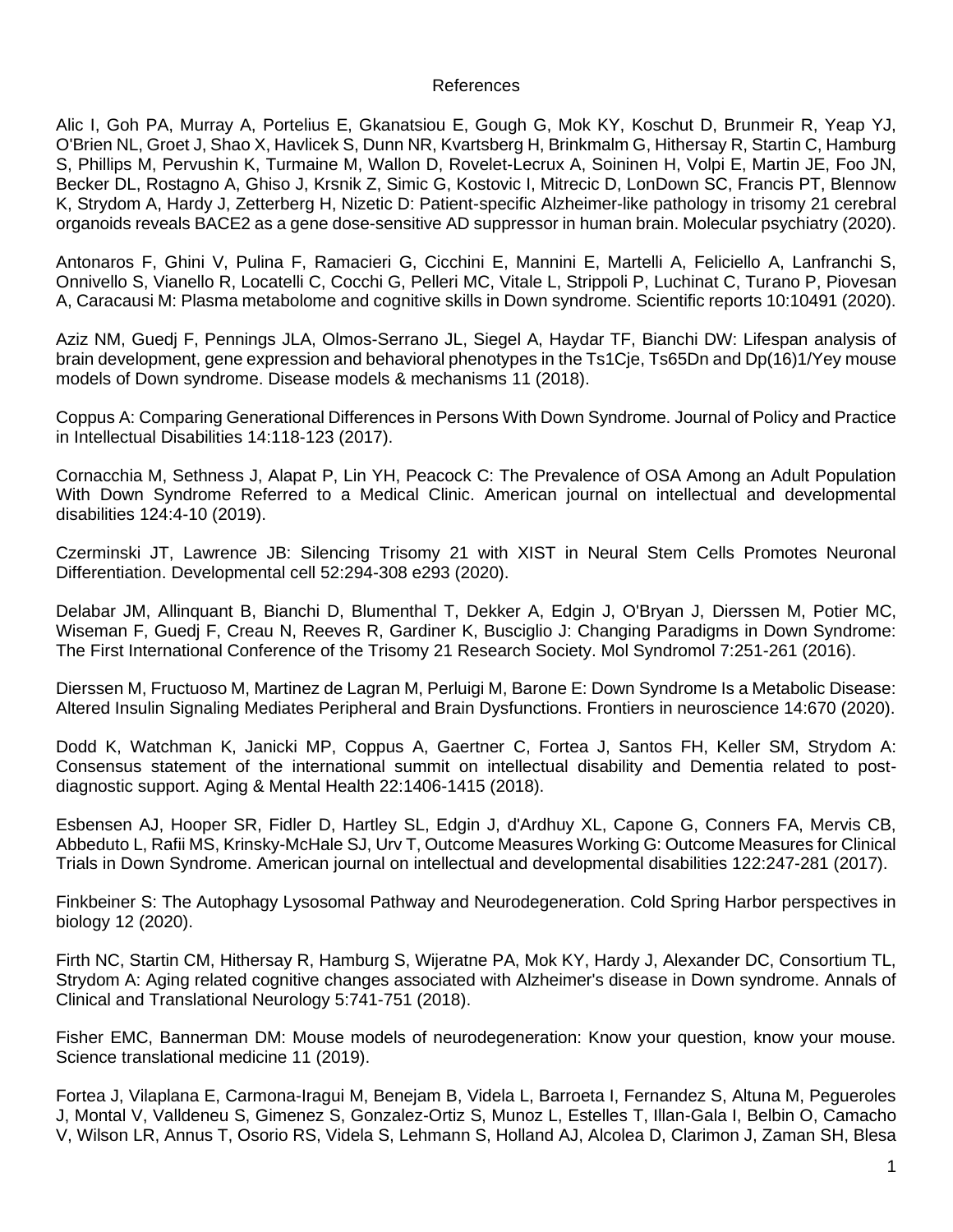R, Lleo A: Clinical and biomarker changes of Alzheimer's disease in adults with Down syndrome: a crosssectional study. Lancet 395:1988-1997 (2020).

Galati DF, Sullivan KD, Pham AT, Espinosa JM, Pearson CG: Trisomy 21 Represses Cilia Formation and Function. Developmental cell 46:641-650.e646 (2018).

García-Cerro S, Rueda N, Vidal V, Lantigua S, Martínez-Cué C: Normalizing the gene dosage of Dyrk1A in a mouse model of Down syndrome rescues several Alzheimer's disease phenotypes. Neurobiology of disease 106:76-88 (2017).

Giménez S, Videla L, Romero S, Benejam B, Clos S, Fernández S, Martínez M, Carmona-Iragui M, Antonijoan RM, Mayos M, Fortuna A, Peñacoba P, Plaza V, Osorio RS, Sharma RA, Bardés I, Rebillat AS, Lleó A, Blesa R, Videla S, Fortea J: Prevalence of Sleep Disorders in Adults With Down Syndrome: A Comparative Study of Self-Reported, Actigraphic, and Polysomnographic Findings. Journal of clinical sleep medicine : JCSM : official publication of the American Academy of Sleep Medicine 14:1725-1733 (2018).

Hamlett ED, Goetzl EJ, Ledreux A, Vasilevko V, Boger HA, LaRosa A, Clark D, Carroll SL, Carmona-Iragui M, Fortea J, Mufson EJ, Sabbagh M, Mohammed AH, Hartley D, Doran E, Lott IT, Granholm AC: Neuronal exosomes reveal Alzheimer's disease biomarkers in Down syndrome. Alzheimers Dement 13:541-549 (2017).

Hamlett ED, LaRosa A, Mufson EJ, Fortea J, Ledreux A, Granholm AC: Exosome release and cargo in Down syndrome. Developmental neurobiology 79:639-655 (2019).

Hamlett ED, Ledreux A, Gilmore A, Vazey EM, Aston-Jones G, Boger HA, Paredes D, Granholm AE: Inhibitory designer receptors aggravate memory loss in a mouse model of down syndrome. Neurobiology of disease 134:104616 (2020).

Hwang S, Williams JF, Kneissig M, Lioudyno M, Rivera I, Helguera P, Busciglio J, Storchova Z, King MC, Torres EM: Suppressing Aneuploidy-Associated Phenotypes Improves the Fitness of Trisomy 21 Cells. Cell reports 29:2473-2488 e2475 (2019).

Iaccarino HF, Singer AC, Martorell AJ, Rudenko A, Gao F, Gillingham TZ, Mathys H, Seo J, Kritskiy O, Abdurrob F, Adaikkan C, Canter RG, Rueda R, Brown EN, Boyden ES, Tsai LH: Gamma frequency entrainment attenuates amyloid load and modifies microglia. Nature 540:230-235 (2016).

Jiang J, Jing Y, Cost GJ, Chiang JC, Kolpa HJ, Cotton AM, Carone DM, Carone BR, Shivak DA, Guschin DY, Pearl JR, Rebar EJ, Byron M, Gregory PD, Brown CJ, Urnov FD, Hall LL, Lawrence JB: Translating dosage compensation to trisomy 21. Nature 500:296-300 (2013).

Kalebic N, Gilardi C, Stepien B, Wilsch-Bräuninger M, Long KR, Namba T, Florio M, Langen B, Lombardot B, Shevchenko A, Kilimann MW, Kawasaki H, Wimberger P, Huttner WB: Neocortical Expansion Due to Increased Proliferation of Basal Progenitors Is Linked to Changes in Their Morphology. Cell stem cell 24:535-550.e539 (2019).

Kazuki Y, Gao FJ, Li Y, Moyer AJ, Devenney B, Hiramatsu K, Miyagawa-Tomita S, Abe S, Kazuki K, Kajitani N, Uno N, Takehara S, Takiguchi M, Yamakawa M, Hasegawa A, Shimizu R, Matsukura S, Noda N, Ogonuki N, Inoue K, Matoba S, Ogura A, Florea LD, Savonenko A, Xiao M, Wu D, Batista DA, Yang J, Qiu Z, Singh N, Richtsmeier JT, Takeuchi T, Oshimura M, Reeves RH: A non-mosaic transchromosomic mouse model of down syndrome carrying the long arm of human chromosome 21. eLife 9 (2020).

Krinsky-McHale SJ, Jenkins EC, Lee JH, Schupf N, Zigman WB, Silverman W: Individual differences in lifelong abilities must be considered for staging of early AD.: Alzheimer's Association International ConferenceLondon, England. 2017).

Krinsky-McHale SJ, Silverman W: Dementia and mild cognitive impairment in adults with intellectual disability: issues of diagnosis. Dev Disabil Res Rev 18:31-42 (2013).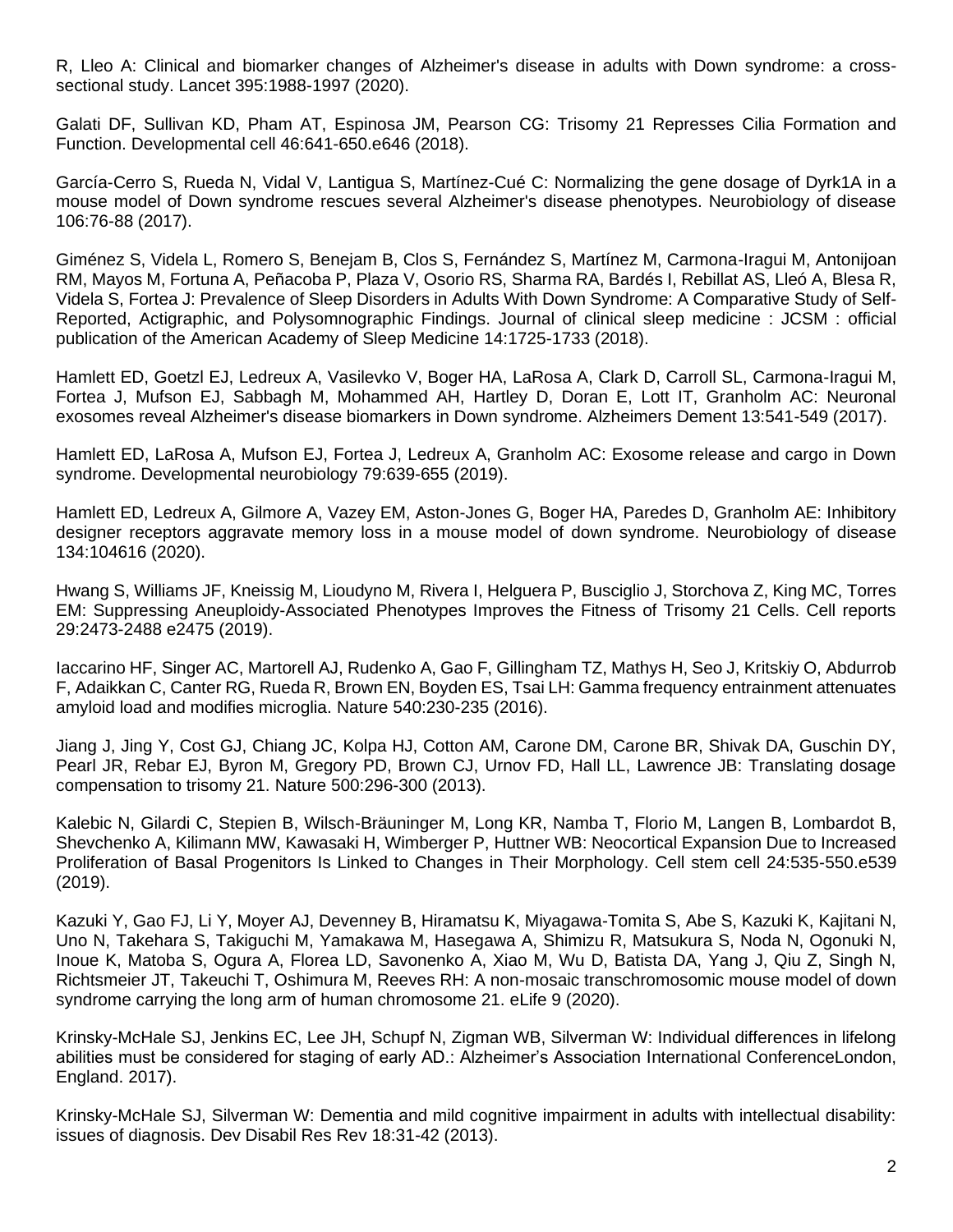Laurent AP, Siret A, Ignacimouttou C, Panchal K, Diop M, Jenni S, Tsai YC, Roos-Weil D, Aid Z, Prade N, Lagarde S, Plassard D, Pierron G, Daudigeos E, Lecluse Y, Droin N, Bornhauser BC, Cheung LC, Crispino JD, Gaudry M, Bernard OA, Macintyre E, Barin Bonnigal C, Kotecha RS, Geoerger B, Ballerini P, Bourquin JP, Delabesse E, Mercher T, Malinge S: Constitutive Activation of RAS/MAPK Pathway Cooperates with Trisomy 21 and Is Therapeutically Exploitable in Down Syndrome B-cell Leukemia. Clinical cancer research : an official journal of the American Association for Cancer Research 26:3307-3318 (2020).

Mann DMA, Davidson YS, Robinson AC, Allen N, Hashimoto T, Richardson A, Jones M, Snowden JS, Pendleton N, Potier M-C, Laquerrière A, Prasher V, Iwatsubo T, Strydom A: Patterns and severity of vascular amyloid in Alzheimer's disease associated with duplications and missense mutations in APP gene, Down syndrome and sporadic Alzheimer's disease. Acta neuropathologica 136:569-587 (2018).

Martorell AJ, Paulson AL, Suk HJ, Abdurrob F, Drummond GT, Guan W, Young JZ, Kim DN, Kritskiy O, Barker SJ, Mangena V, Prince SM, Brown EN, Chung K, Boyden ES, Singer AC, Tsai LH: Multi-sensory Gamma Stimulation Ameliorates Alzheimer's-Associated Pathology and Improves Cognition. Cell 177:256-271.e222 (2019).

McCarron M, McCallion P, Coppus A, Fortea J, Stemp S, Janicki M, Wtachman K: Supporting advanced dementia in people with Down syndrome and other intellectual disability: consensus statement of the International Summit on Intellectual Disability and Dementia. Journal of intellectual disability research : JIDR 62:617-624 (2018).

Miranda AM, Herman M, Cheng R, Nahmani E, Barrett G, Micevska E, Fontaine G, Potier MC, Head E, Schmitt FA, Lott IT, Jiménez-Velázquez IZ, Antonarakis SE, Di Paolo G, Lee JH, Hussaini SA, Marquer C: Excess Synaptojanin 1 Contributes to Place Cell Dysfunction and Memory Deficits in the Aging Hippocampus in Three Types of Alzheimer's Disease. Cell reports 23:2967-2975 (2018a).

Miranda AM, Lasiecka ZM, Xu Y, Neufeld J, Shahriar S, Simoes S, Chan RB, Oliveira TG, Small SA, Di Paolo G: Neuronal lysosomal dysfunction releases exosomes harboring APP C-terminal fragments and unique lipid signatures. Nature communications 9:291 (2018b).

Nawa N, Hirata K, Kawatani K, Nambara T, Omori S, Banno K, Kokubu C, Takeda J, Nishimura K, Ohtaka M, Nakanishi M, Okuzaki D, Taniguchi H, Arahori H, Wada K, Kitabatake Y, Ozono K: Elimination of protein aggregates prevents premature senescence in human trisomy 21 fibroblasts. PloS one 14:e0219592 (2019).

Ovchinnikov DA, Korn O, Virshup I, Wells CA, Wolvetang EJ: The Impact of APP on Alzheimer-like Pathogenesis and Gene Expression in Down Syndrome iPSC-Derived Neurons. Stem cell reports 11:32-42 (2018).

Parra V, Altamirano F, Hernández-Fuentes CP, Tong D, Kyrychenko V, Rotter D, Pedrozo Z, Hill JA, Eisner V, Lavandero S, Schneider JW, Rothermel BA: Down Syndrome Critical Region 1 Gene, Rcan1, Helps Maintain a More Fused Mitochondrial Network. Circulation research 122:e20-e33 (2018).

Ponroy Bally B, Farmer WT, Jones EV, Jessa S, Kacerovsky JB, Mayran A, Peng H, Lefebvre JL, Drouin J, Hayer A, Ernst C, Murai KK: Human iPSC-derived Down syndrome astrocytes display genome-wide perturbations in gene expression, an altered adhesion profile, and increased cellular dynamics. Human molecular genetics 29:785-802 (2020).

Powers RK, Culp-Hill R, Ludwig MP, Smith KP, Waugh KA, Minter R, Tuttle KD, Lewis HC, Rachubinski AL, Granrath RE, Carmona-Iragui M, Wilkerson RB, Kahn DE, Joshi M, Lleo A, Blesa R, Fortea J, D'Alessandro A, Costello JC, Sullivan KD, Espinosa JM: Trisomy 21 activates the kynurenine pathway via increased dosage of interferon receptors. Nature communications 10:4766 (2019).

Real R, Peter M, Trabalza A, Khan S, Smith MA, Dopp J, Barnes SJ, Momoh A, Strano A, Volpi E, Knott G, Livesey FJ, De Paola V: In vivo modeling of human neuron dynamics and Down syndrome. Science 362 (2018).